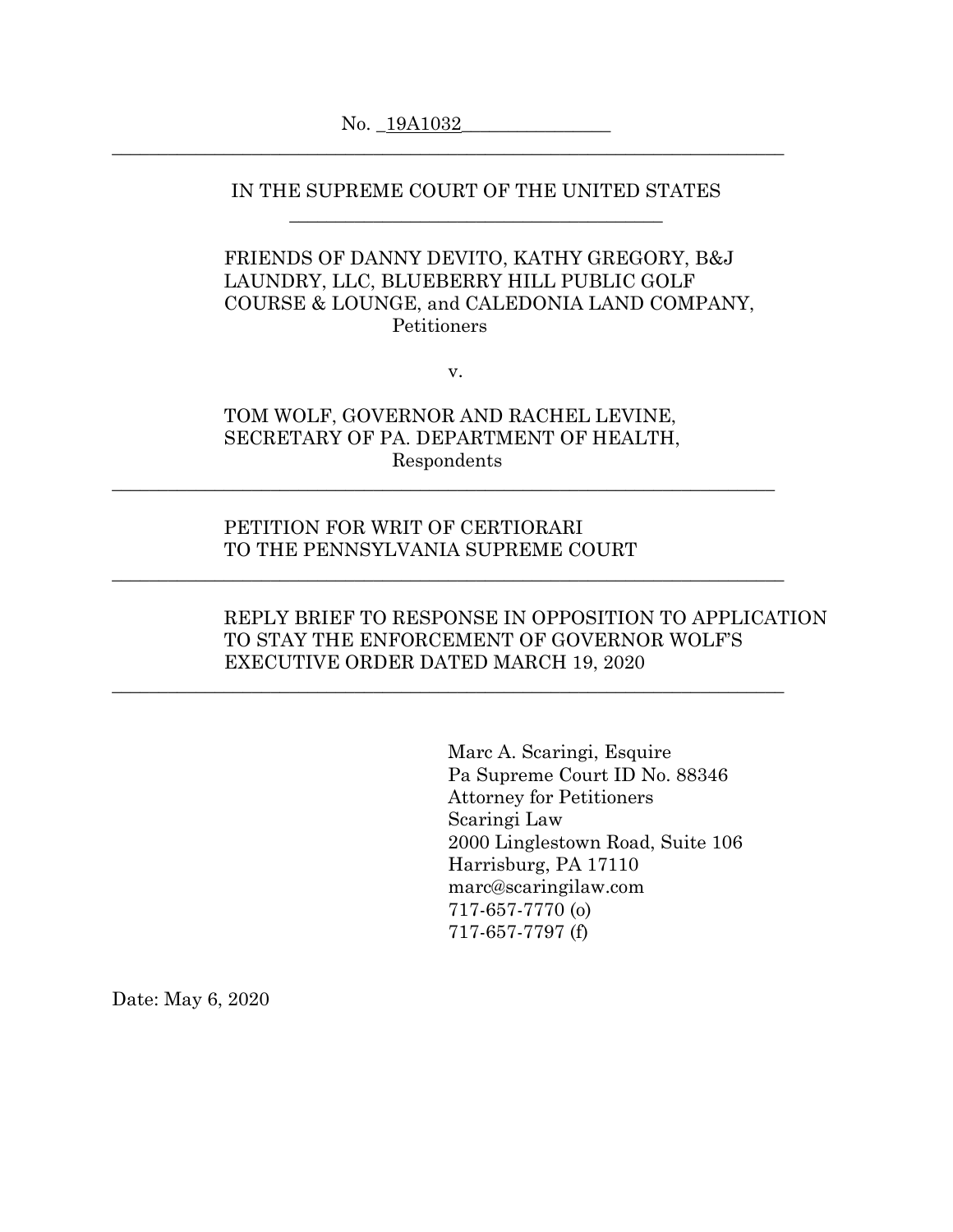|  | <b>TABLE OF CONTENTS</b> |
|--|--------------------------|
|--|--------------------------|

| 1.<br>2.<br>3. | Introduction & Procedural History in this Court 4-5                                                                     |  |
|----------------|-------------------------------------------------------------------------------------------------------------------------|--|
| I.             | Whether Applicants Did Not Attempt to Establish the<br>Demanding Standard Necessary for this Court to Upend the         |  |
|                | <b>Suggested Answer:</b> Negative                                                                                       |  |
| П.             | Whether Applicants Have Failed to Establish That Their<br>Rights are Indisputably Clear or That There is Any Merit to   |  |
|                | <b>Suggested Answer:</b> Negative                                                                                       |  |
|                | Whether the Executive Order is A Lawful Exercise<br>$\mathbf{A}$ .                                                      |  |
|                | <b>Suggested Answer:</b> Negative                                                                                       |  |
|                | Whether There Has Been A Violation of the<br>B.                                                                         |  |
|                | <b>Suggested Answer:</b> Yes                                                                                            |  |
|                | Whether There Has Been A Violation of the Equal<br>C.                                                                   |  |
|                | <b>Suggested Answer:</b><br>Yes                                                                                         |  |
|                | Whether There Has Been A Taking of the Applicants'<br>D.<br>Properties Under the Fifth and Fourteenth Amendments? 18-19 |  |
|                | <b>Suggested Answer:</b><br>Yes                                                                                         |  |
|                | Whether the Executive Order Comports with Due<br>Е.                                                                     |  |
|                | <b>Suggested Answer:</b><br><b>Negative</b>                                                                             |  |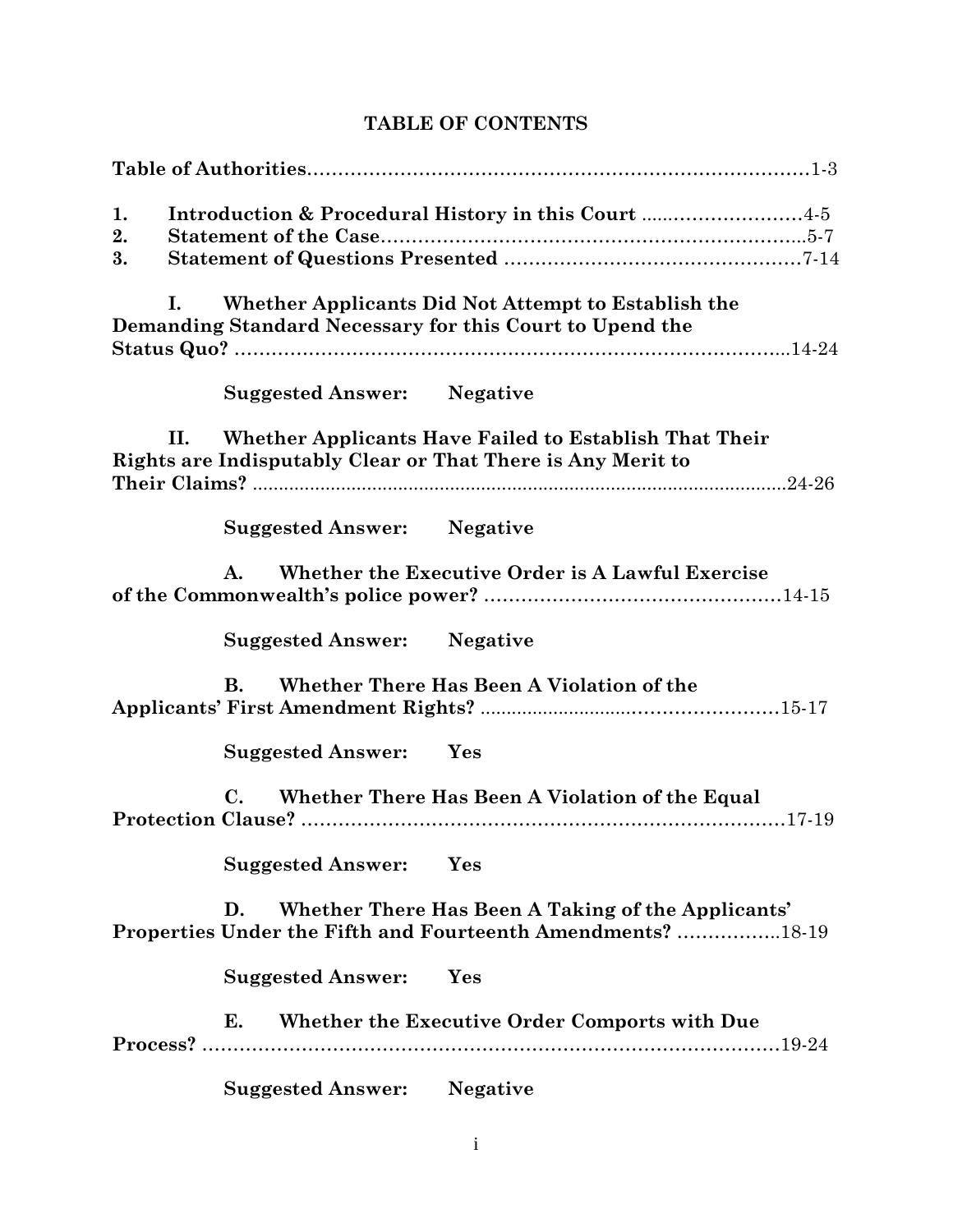|                                                                                                                                   | Ш. |                                   | Whether Applicants Failed to Establish That an                   |
|-----------------------------------------------------------------------------------------------------------------------------------|----|-----------------------------------|------------------------------------------------------------------|
|                                                                                                                                   |    |                                   | Injunction is Necessary to Aid This Court in the Exercise of its |
|                                                                                                                                   |    |                                   |                                                                  |
|                                                                                                                                   |    | <b>Suggested Answer:</b> Negative |                                                                  |
| IV. Whether Applicants' Petition for Writ of Cert Presents an<br><b>Exceedingly Flawed Vehicle for This Court's Review?</b> 26-27 |    |                                   |                                                                  |
|                                                                                                                                   |    | <b>Suggested Answer:</b> Negative |                                                                  |
|                                                                                                                                   |    |                                   |                                                                  |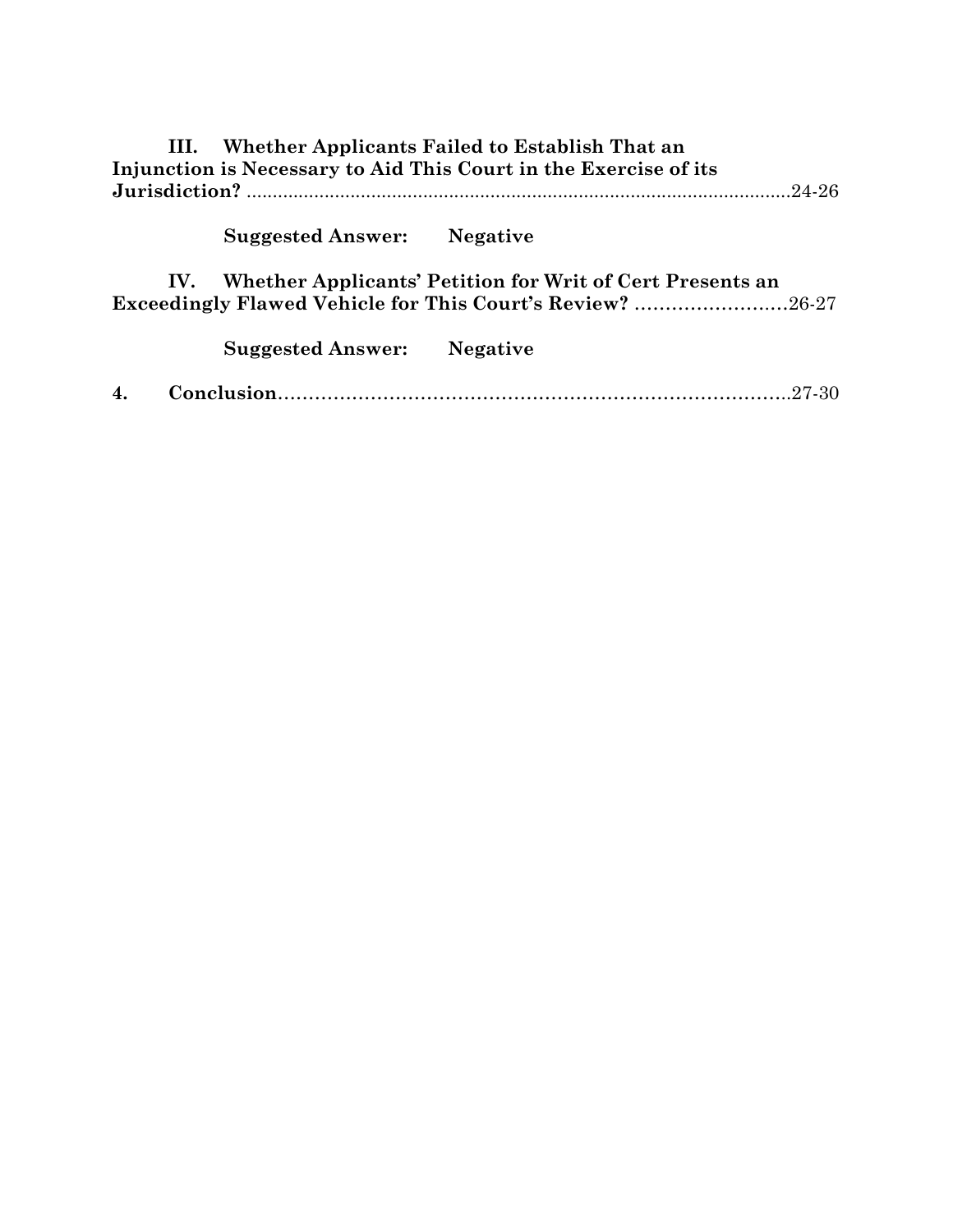# **Table of Authorities**

| <b>Supreme Court Opinions</b>                    | Page(s) |
|--------------------------------------------------|---------|
| Bellotti v. Latino Political Action Comm.,       |         |
| Bowles v. Willingham,                            |         |
| Cafeteria & Rest. Workers Union v. McElroy,      |         |
| Citizens United v. FEC,                          |         |
| Communist Party of Ind. v. Whitcomb,             |         |
| Conkright v. Frommert,                           |         |
| Corsetti v. Massachusetts,                       |         |
| Fishman v. Schaffer,                             |         |
| Fuentes v. Shevin,                               |         |
| Gilbert v. Homar,                                |         |
| Hague v. Comm. for Indus. Org.,                  |         |
| Halbert v. Michigan,                             | 27      |
| Hobby Lobby Stores, Inc. v. Sebelius,            |         |
| Hodel v. Va. Surface Mining & Reclamation Ass'n, | 20      |
| In re Roche,                                     |         |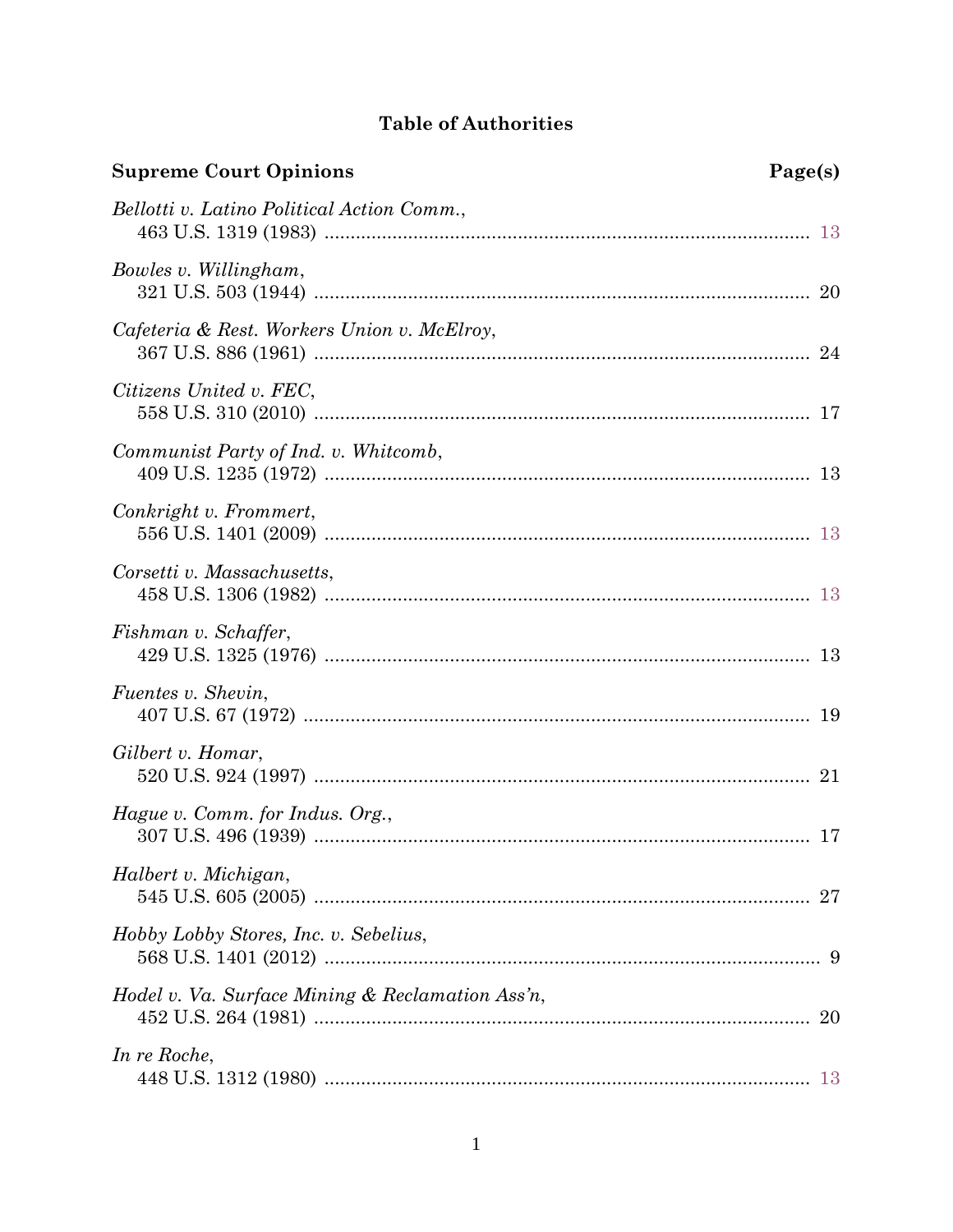| Johnson v. United States,                                              |    |
|------------------------------------------------------------------------|----|
| Karcher v. Daggett,                                                    |    |
| Lawton v. Steele,                                                      |    |
| Logan v. Zimmerman Brush Co.,                                          |    |
| McCarthy v. Briscoe,                                                   |    |
| Morrissey v. Brewer,                                                   |    |
| O'Brien v. O'Laughlin,                                                 |    |
| Ohio Citizens for Responsible Energy, Inc. v. Nuclear Regulatory Com., |    |
| Rostker v. Goldberg,                                                   |    |
| Sterling v. Constantin,                                                |    |
| Supreme Court," Turner Broad. Sys. v. FCC,                             |    |
| Tahoe-Sierra Pres. Council v. Tahoe Reg'l Planning Agency,             |    |
| Turner Broad. Sys. v. FCC,                                             |    |
| Twentieth Century Airlines v. Ryan,                                    |    |
| Walker v. Martin,                                                      | 26 |
| Wash. State Dep't of Licensing v. Cougar Den, Inc.,                    |    |
| Williams v. Rhodes,                                                    |    |

## $\overline{2}$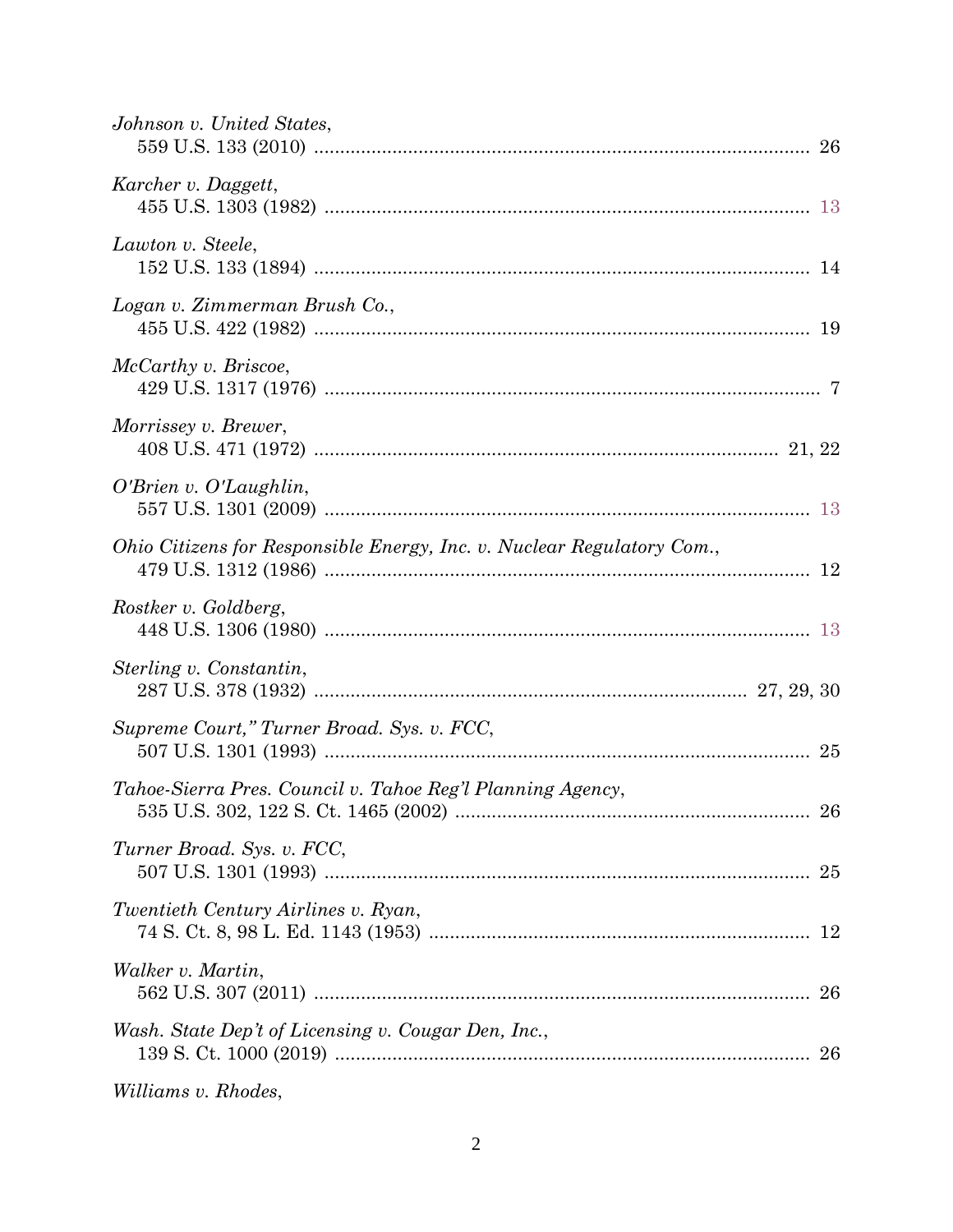| <b>U.S. Constitution</b>  |  |
|---------------------------|--|
|                           |  |
|                           |  |
|                           |  |
| <b>United States Code</b> |  |
|                           |  |
|                           |  |
|                           |  |
|                           |  |
| Other                     |  |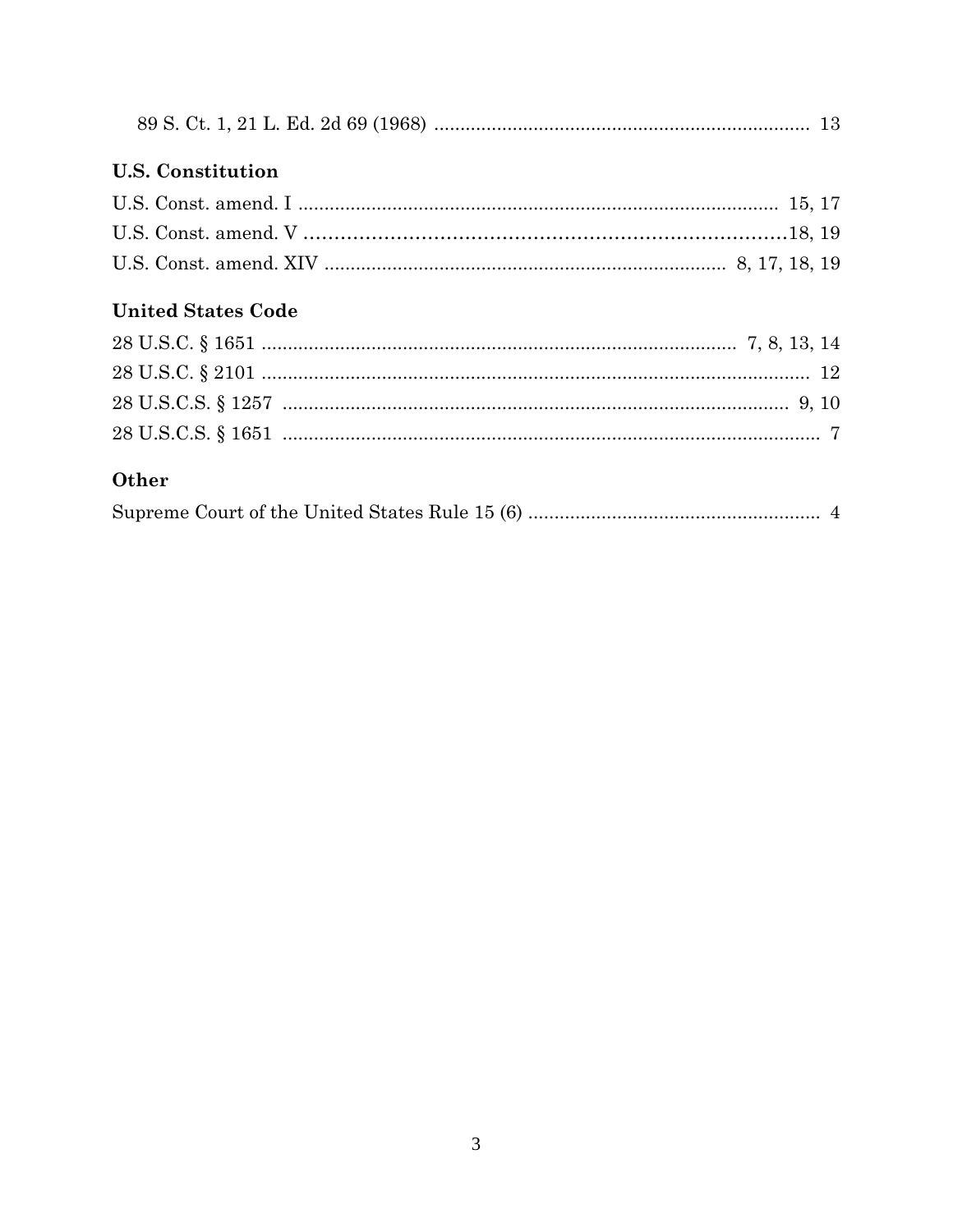#### **1. Introduction & Procedural History in this Court**

Petitioners hereby seek a stay and/or injunction of the Executive Order dated March 19, 2020 issued by The Honorable Thomas Wolf, Governor of the Commonwealth of Pennsylvania (hereinafter the "Governor").

On April 27, 2020, Petitioners submitted to this Court a PETITION FOR WRIT OF CERTIORARI TO THE PENNSYLVANIA SUPREME COURT.

On April 27, 2020, Petitioners submitted to this Court an APPLICATION TO STAY THE ENFORCEMENT OF GOVERNOR WOLF'S EXECUTIVE ORDER DATED MARCH 19, 2020 PENDING THE FILING AND DISPOSITION BY THE UNITED STATES SUPREME COURT OF PETITIONERS' PETITION FOR WRIT OF CERTIORARI.

On May 4, 2020, Respondents submitted to this Court a RESPONSE IN OPPOSITION TO APPLICATION TO STAY THE ENFORCEMENT OF GOVERNOR WOLF'S EXECUTIVE ORDER DATED MARCH 19, 2020

On May 4, 2020, Petitioners submitted to this Court a SUPPLEMENTAL BRIEF IN SUPPORT OF APPLICATION TO STAY THE ENFORCEMENT OF GOVERNOR WOLF'S EXECUTIVE ORDER DATED MARCH 19, 2020 PENDING THE FILING AND DISPOSITION BY THE UNITED STATES SUPREME COURT OF PETITIONERS' PETITION FOR WRIT OF CERTIORARI.

<span id="page-6-0"></span>On May 6, 2020, Petitioners hereby submit to this Court, pursuant to Rule 15 (6) of the United States Supreme Court, the herein REPLY BRIEF TO RESPONSE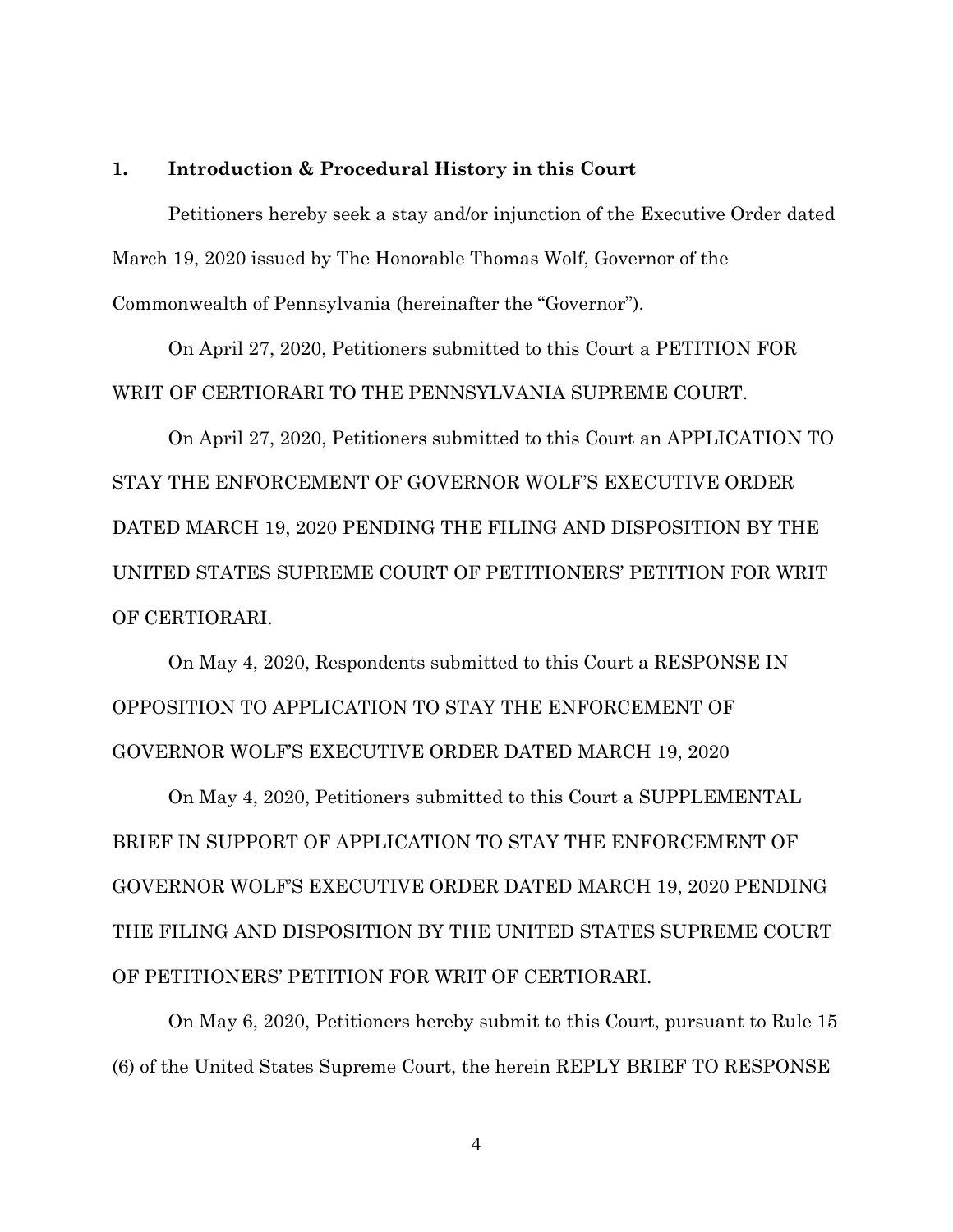# IN OPPOSITION TO APPLICATION TO STAY THE ENFORCEMENT OF GOVERNOR WOLF'S EXECUTIVE ORDER DATED MARCH 19, 2020

### **2. Statement of the Case**

On March 6 2020, the Governor issued a proclamation declaring a disaster emergency throughout the Commonwealth of Pennsylvania.[1](#page-7-0) On March 19, 2020, the Governor issued an Executive Order barring any person or entity from operating a place of business in Pennsylvania that is not "life-sustaining," ordering that life sustaining businesses may remain open, but must follow, at a minimum, the social distancing practices and other mitigation measures defined by the Centers for Disease Control (CDC) (the "Executive Order"). The Executive Order contained a list classifying all industries as either life-sustaining or non-lifesustaining (the "List"). The Executive Order explained that its violation could result in citations, fines, or license suspensions, forfeiture of the ability to receive any application disaster relief; prosecutions by the Department of Health, including quarantine, isolation, or other disease control measure with violators subject to fines or imprisonment and any other criminal charges that might be applicable. Petitioners are businesses or entities included on the List as non-life-sustaining and were compelled to close the physical operations of their businesses or entities.

After issuing the Executive Order, the Governor added a "waiver" process thru which businesses and entities could submit an application to the Pennsylvania

<span id="page-7-0"></span><sup>&</sup>lt;sup>1</sup> https://www.governor.pa.gov/wp-content/uploads/2020/03/20200306-COVID19-Digital-Proclamation.pdf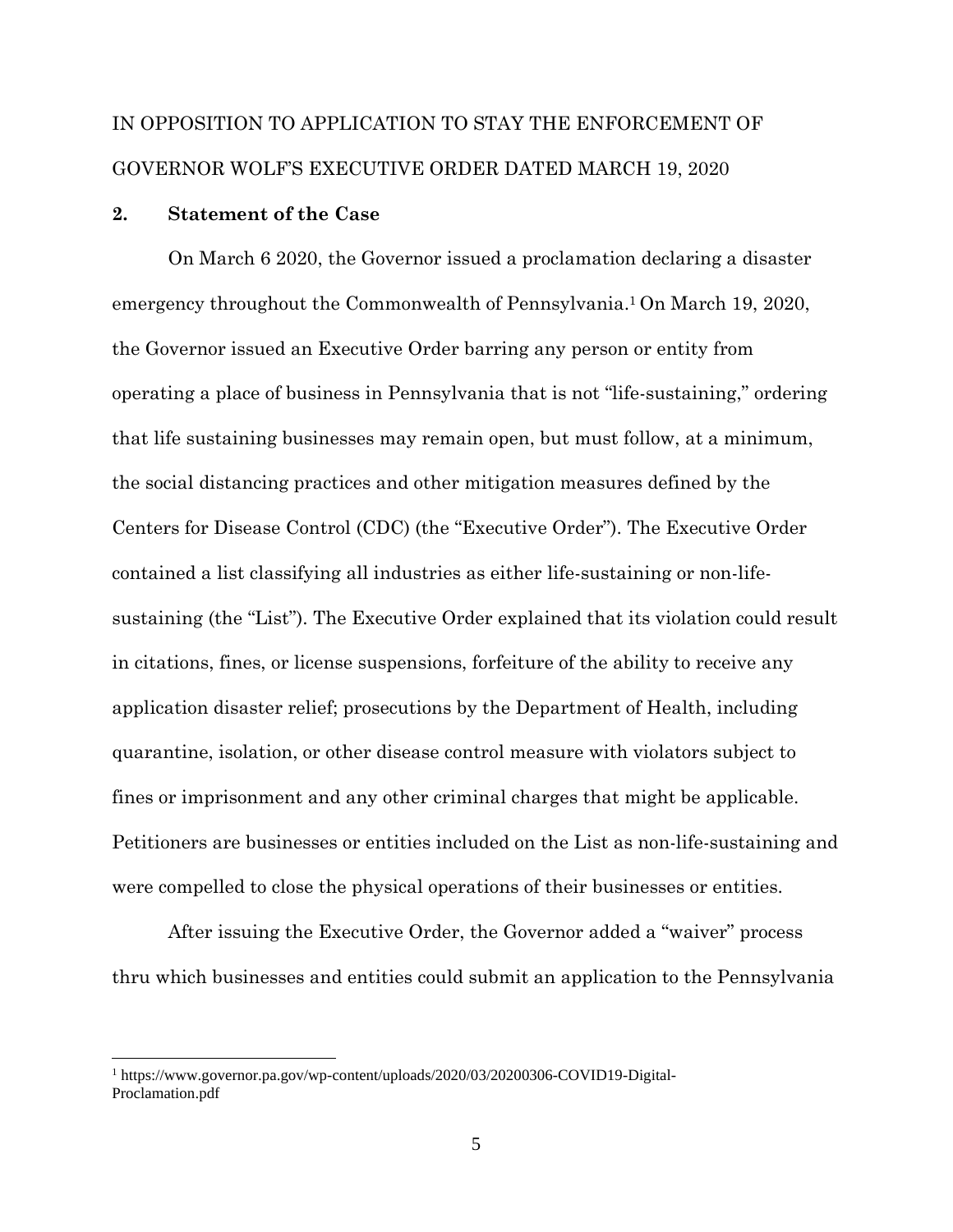Department of Community and Economic Development (DCED) and request that they be permitted to operate. DCED received 42,380 waiver requests. So far, DCED approved 7,837 requests for a waiver, rejected 18,746, found 14,471 did not require one for the activity they wanted to perform. The remainder are still being processed.[2](#page-8-0) On Wednesday, April 1, 2020, DCED announced that it was ending the waiver process for new request on April [3](#page-8-1), 2020 at 5:00 PM.<sup>3</sup>

DCED employees review the waiver applications and grant or deny them. The Governor provided no further administrative review and denies there is any judicial review for denials. The lower court held that the Governor, and not DCED, is reviewing and deciding the waivers and that the Governor's actions are not subject to the right of judicial review guaranteed by the Pennsylvania Constitution because the Governor is not an administrative agency. This opinion results in the denial of judicial review to at least 18,746, businesses whose waivers were denied.

Petitioners filed an Emergency Application in the Pennsylvania Supreme Court asking that court to strike down the Order as beyond the Governor's statutory authority and violative of the Petitioners' Pennsylvania and U.S. Constitutional rights by *inter alia* depriving them of the use and control of their businesses without due process of law and/or just compensation, subjecting them to a List and waiver process that was arbitrary and capricious and allowed for no

<span id="page-8-0"></span><sup>&</sup>lt;sup>2</sup> https://www.pennlive.com/news/2020/04/gov-tom-wolf-vetoes-bill-that-could-allow-more-pa-businesses-toreopen.html

<span id="page-8-1"></span><sup>&</sup>lt;sup>3</sup> https://www.pennlive.com/coronavirus/2020/04/pa-businesses-seeking-waiver-to-stay-open-through-coronavirusclosures-have-until-friday-to-apply.html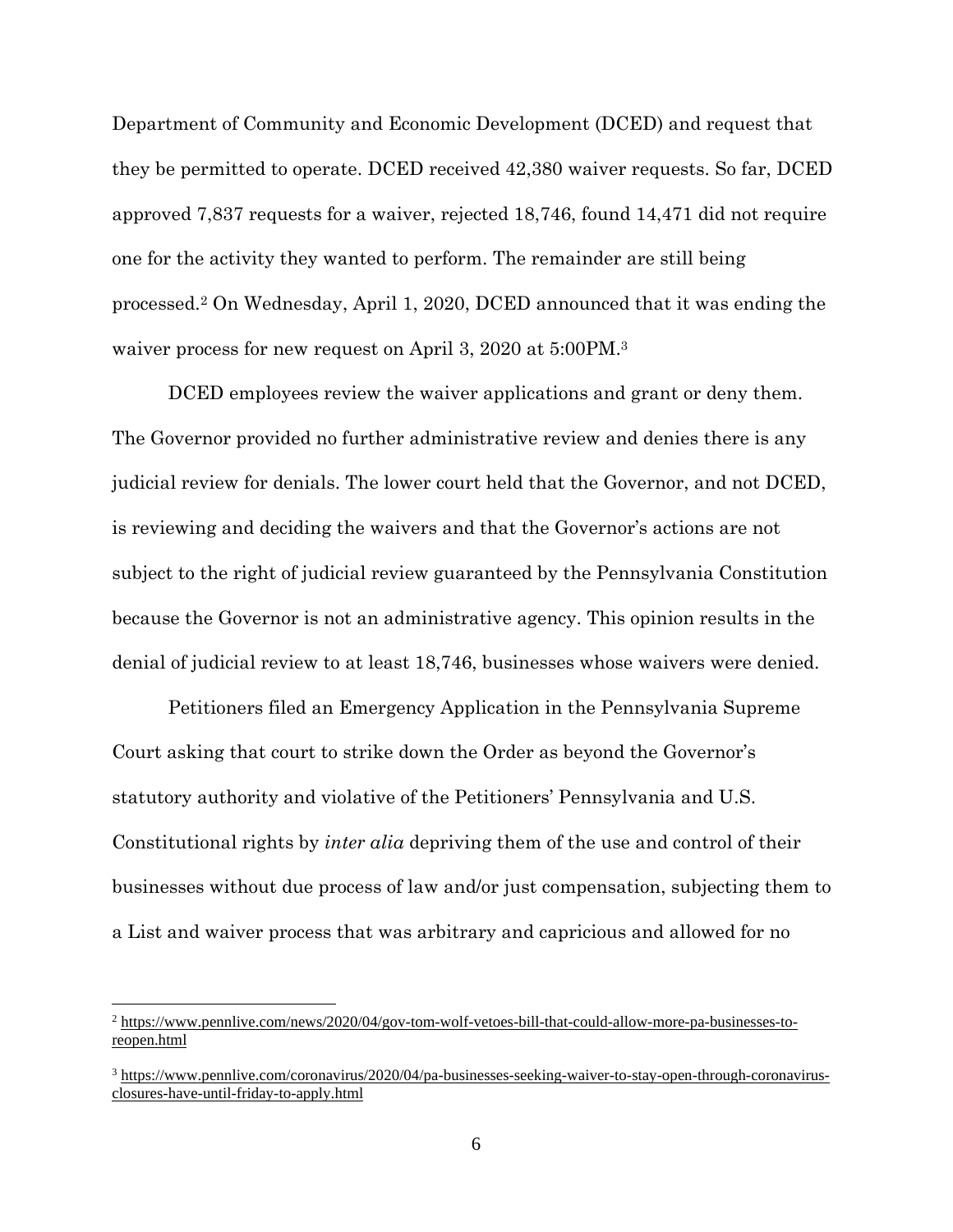judicial review and for violating their equal protection and free speech and assembly rights. The Governor countered that he has the authority under the Pennsylvania Constitution and statutes and that Petitioners' rights under the Pennsylvania and U.S. Constitution were not violated.

#### **3. State of Questions Presented**

### <span id="page-9-0"></span>**I. Whether Applicants Did Not Attempt to Establish the**

### **Demanding Standard Necessary for this Court to Upend the Status Quo?**

Respondents argue that the Application to Stay should be considered a request for injunctive relief and cite *McCarthy v. Briscoe*, 429 U.S. 1317 (1976) in support of their claim. Petitioners agree that the Application requests that this Court enjoin the enforcement of the Governor's Executive Order and that the Application should be considered a request for injunctive relief. Pursuant to *McCarthy v. Briscoe*, Justice Alito may consider this Application a request for injunctive relief, and may preside over and decide this Application:

<span id="page-9-2"></span>An individual Justice of the United States Supreme Court, as Circuit Justice, will treat an application styled "Application for a partial stay of an order and judgment [of a Federal Court of Appeals]" as an application for an injunction pursuant to 28 USCS 1651 and Rules 50 and 51 of the United States Supreme Court Rules, where the applicants actually seek affirmative relief. [Per Powell, J., as Circuit Justice.]

<span id="page-9-1"></span>*McCarthy v. Briscoe*, 429 U.S. 1317, 1317 (1976)

Pursuant to 28 USC 1651, "(a) The Supreme Court and all courts established by Act of Congress may issue all writs necessary or appropriate in aid of their respective jurisdictions and *agreeable to the usages and principles of law*." (emphasis added). A usage and principle of law is "equitable relief." Stays and injunctions are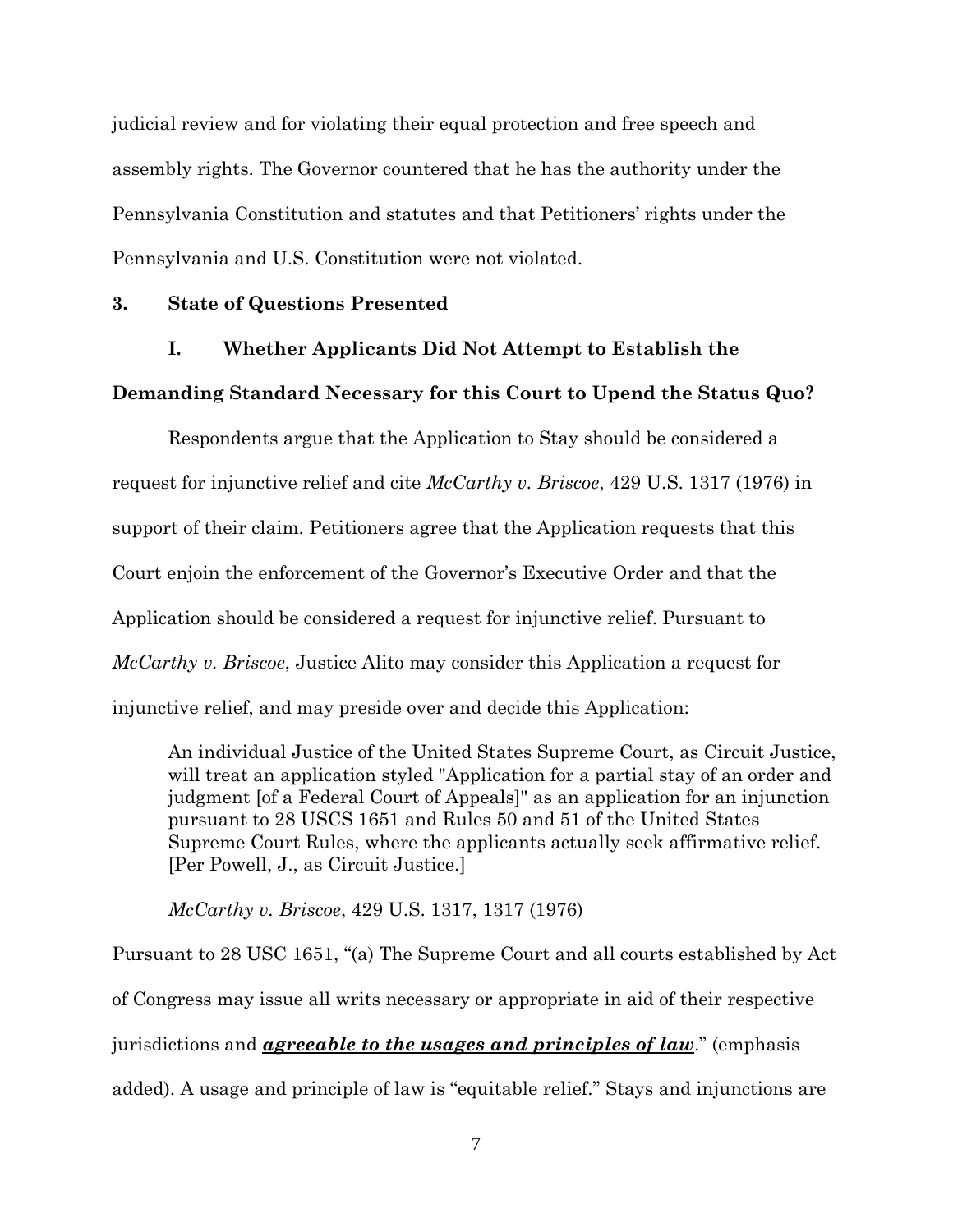forms of equitable relief. In their Application, Petitioners request that this Court issue an order staying the enforcement of the Executive Order. This request can and should be interpreted as a request for an injunction.

Justice Powell, in *McCarthy v. Briscoe*, took a pleading tiled, "Application for a partial stay of an order and judgment," and considered it as an application for an injunction, agreed with the lower courts that the state law in question violated the U. S. Constitution, but unlike the lower courts, he granted the applicant's request for relief and ordered the Governor of Texas to do what the applicant requested. Justice Powell stated, "I am authorized to say that a majority of the Court would grant the application." *Id*. 1324. Petitioners are making the same request in their Application. Further, in *McCarthy v. Briscoe*, this Court reviewed the state law and determined it violated U.S. Const. amend. XIV. It held that the statute in question:

<span id="page-10-1"></span><span id="page-10-0"></span>demonstrates an intransigent and discriminatory position and an incomprehensible policy, violative of the constitutional rights of independent presidential candidates and state voters;

### *Id.* 1317

Likewise, in the case at bar, the Executive Order, the List and the Waiver all demonstrate an intransigent and discriminatory position and an incomprehensible policy and thus violate the constitutional rights of Petitioners. In *McCarthy*, the lower courts refused to grant the injunctive relief because they were concerned about disrupting the court's electoral scheme and the upcoming election. Justice Powell, however, determined that the constitutional violation should not go unremedied; he reviewed and analyzed the state's legitimate interests and in doing so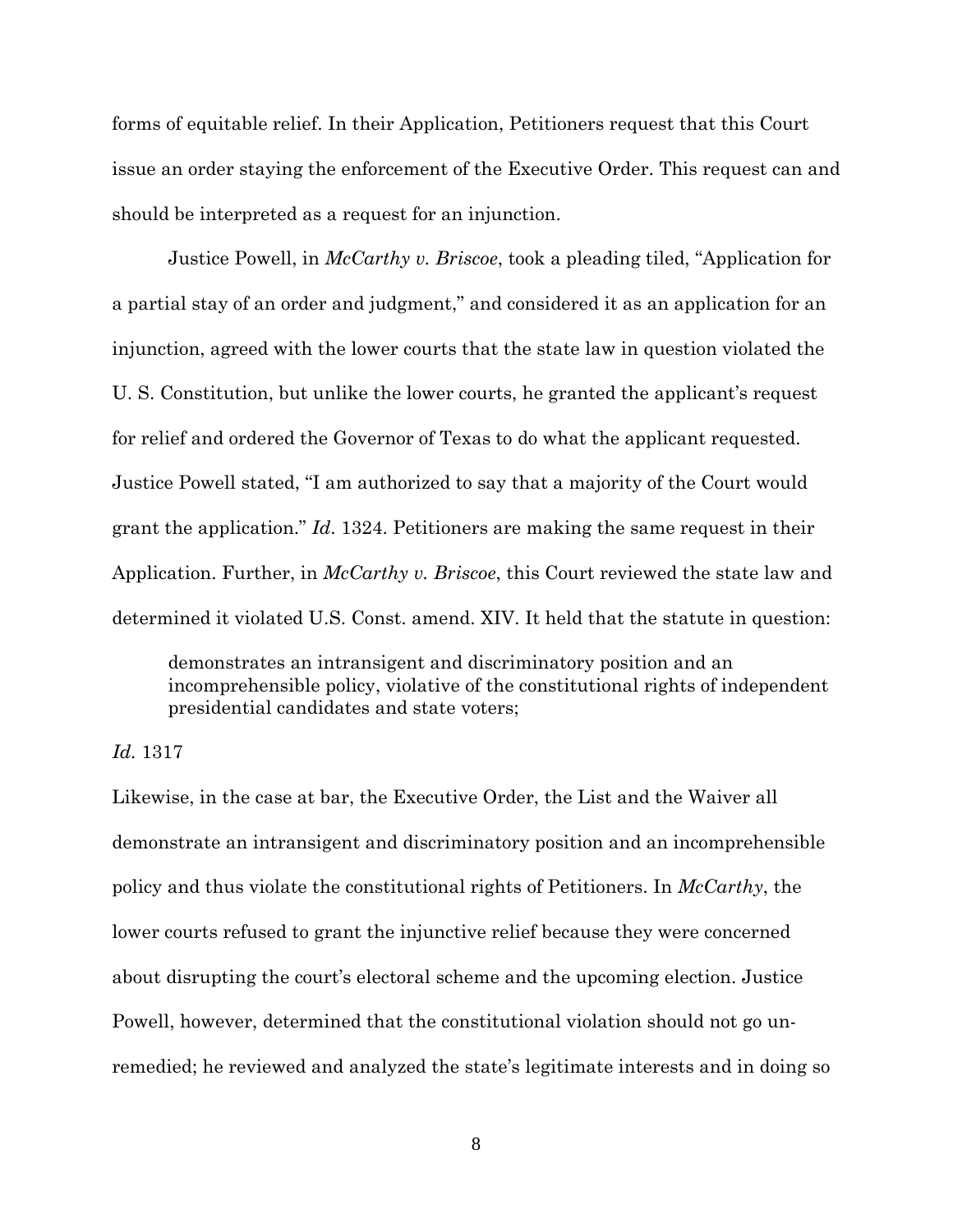reasoned that, "a court may properly look to available evidence or to matters subject to judicial notice…" to assist in its determination. *Id*. at 1323. He then determined the remedy requested was within the public interest and ordered the relief. He did not apply any test other than considering the legitimate interest of the state and determined that the relief he was granting achieved those interests, even though the state and its governor disagreed. Petitioners here request that this Court do the same. As the Petitioner have argued in all legal papers filed with this Court, The Executive Order is not in the public interest, and in fact is causing substantial harm to the public interest, and should be enjoined and then struck down.

Respondents argue this Application should be decided according to this Court's holding in *Hobby Lobby Stores, Inc. v. Sebelius*, 568 U.S. 1401 (2012), in which this Court stated:

<span id="page-11-0"></span>Accordingly, a Circuit Justice of the Supreme Court may issue an injunction only when it is necessary or appropriate in aid of the Supreme Court's jurisdiction and the legal rights at issue are indisputably clear.

#### *Id.* 1401

Even if this Court utilizes the test in *Hobby Lobby,* Petitioners satisfy the test. First, the injunction is necessary or appropriate in aid of this Court's jurisdiction, which Petitioners have requested via the appropriate statute 28 U.S.C.S. § 1257(a), via the Petition for Writ of Certiorari. In *Hobby Lobby*, Justice Sotomayor held the applicants, although they "alleged irreparable harm," they:

<span id="page-11-1"></span>cannot show that an injunction is necessary or appropriate to aid our jurisdiction. Even without an injunction pending appeal, the applicants may continue their challenge to the regulations in the lower courts. Following a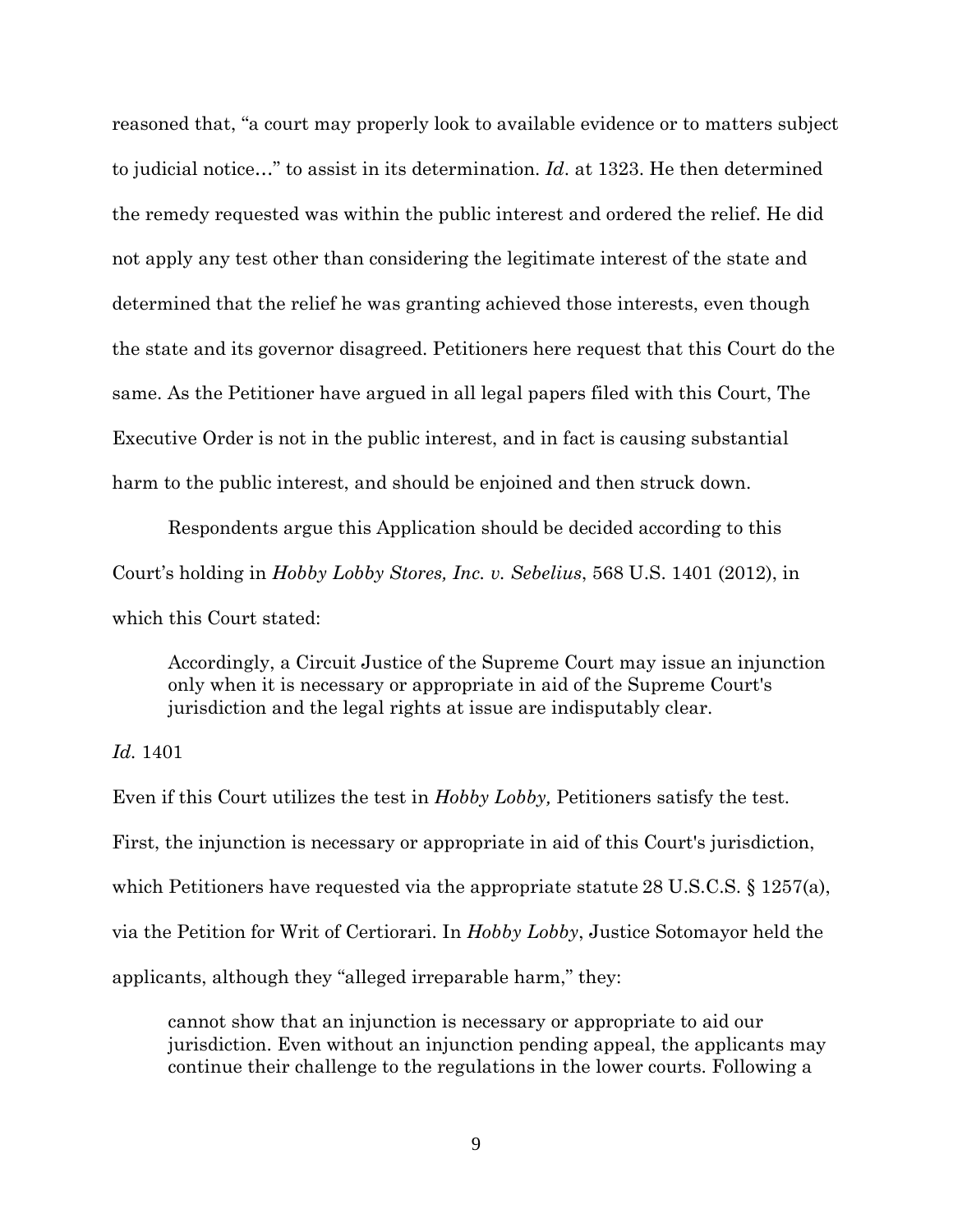final judgment, they may, if necessary, file a petition for a writ of certiorari in this Court.

<span id="page-12-0"></span>*Id*. 1404.

Petitioners in the case at bar have alleged "irreparable harm," and have presented facts in support thereof, in their Application to Stay, Supplemental Brief in Support of their Application to Stay and in their Petition for Writ of Certiorari. Petitioners' claim for irreparable harm is of considerable merit and was even acknowledged by the three Justices in the Concurring and Dissenting Opinion in the lower court. Unlike the application in *Hobby Lobby,* in which applicants there were requesting that a certain component of a health care regulation not apply to it under the First Amendment, Petitioners, Declarants and tens of thousands of similarly situated businesses and entities are currently suffering severe financial harm and a complete deprivation of their right to their property, which is the very property they use to generate revenues needed to provide for themselves, their families and their workers. Petitioners could very well suffer complete financial ruin and the closure of their businesses and the permanent loss of their property interests if the Executive Order is not stayed/enjoined right now. Thus, the injunction is necessary to aid this Court in its jurisdiction and its determination of the underlying constitutional claims because Petitioners may go out of business and never able to recover in the time it takes this Court to conduct a full and comprehensive review of the Petition for Writ of Certiorari.

Further, unlike the applicants in *Hobby Lobby* who had the right to continue their challenge to the regulations in the lower courts, and had not obtained a final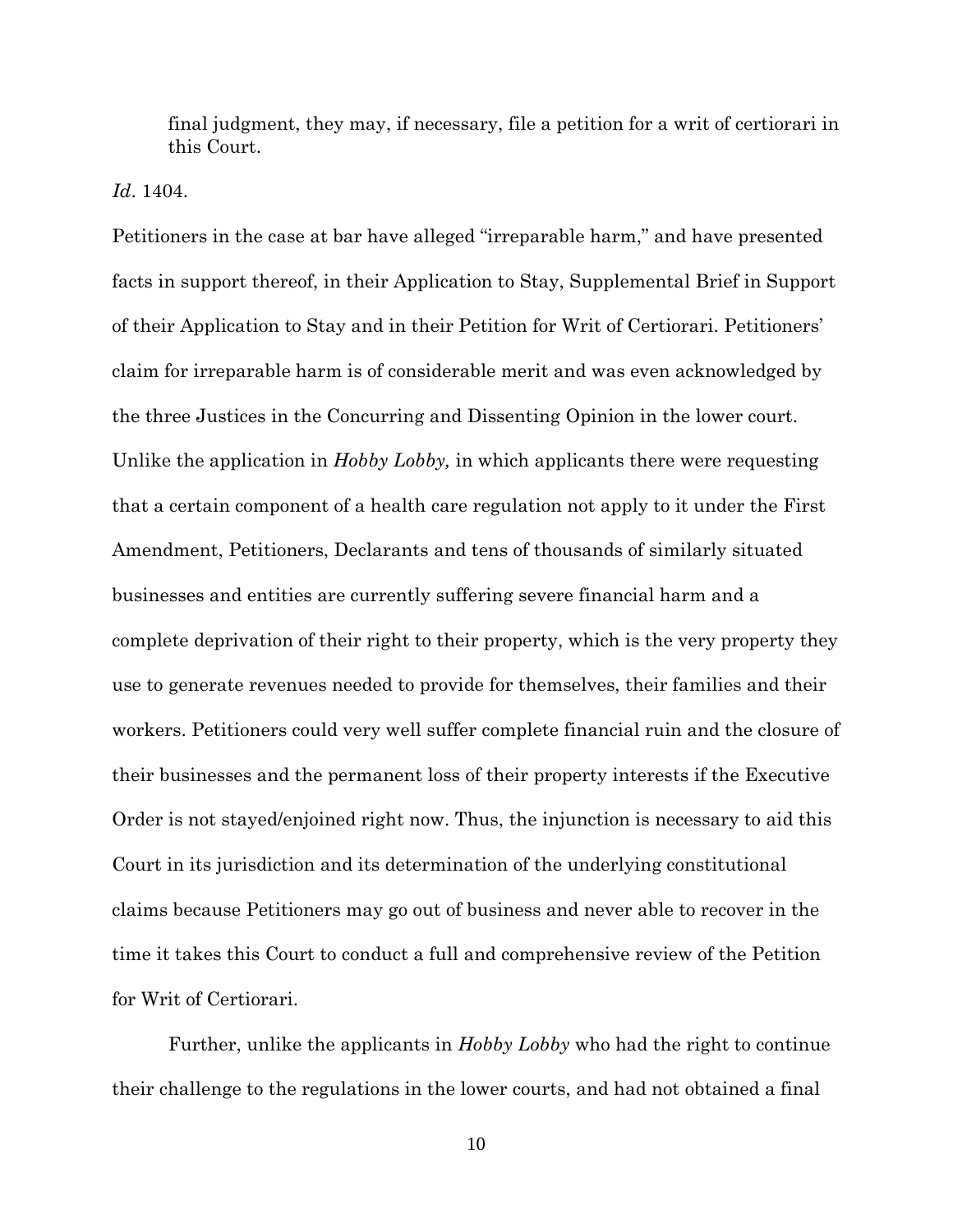judgment or even filed a petition for writ of certiorari in this Court, Petitioners have exhausted their challenge to the Executive Order in the lower court, have obtained a final judgment in the lower court, requested and were denied an application to stay/enjoin the Executive Order in the lower court and have filed their Petition for Writ of Certiorari with this Court.

More particularly, Petitioners in the case at bar are precluded from continuing their challenge of the Executive Order in the lower courts. The Pennsylvania Supreme Court, which is the highest court in Pennsylvania, has denied all of Petitioners' claims in its Order dated April 13, 2020. Respondents refer to a previous Petition for Review that some, but not all, of the instant Petitioners filed in the Commonwealth Court of Pennsylvania raising the same claims and argue the instant Petitioners can go back to the Commonwealth Court and assert those claims there, and as such Justice Alito need not grant the within request because it is not necessary or appropriate in aid of this Court's review of the pending Petition for Writ of Certiorari. However, the claims Petitioners raised in the case before the Commonwealth Court, which is an inferior court to the Pennsylvania Supreme Court, are the same claims the Pennsylvania Supreme Court denied in the case at bar. Thus, Petitioners, as a matter of law, are precluded from asserting these claims in the Commonwealth Court, which is contrary to Respondents' claim.

Second, Petitioners satisfy the second prong of the test in *Hobby Lobby*, as well. The legal rights in the case at bar are, "indisputably clear." Unlike in *Hobby*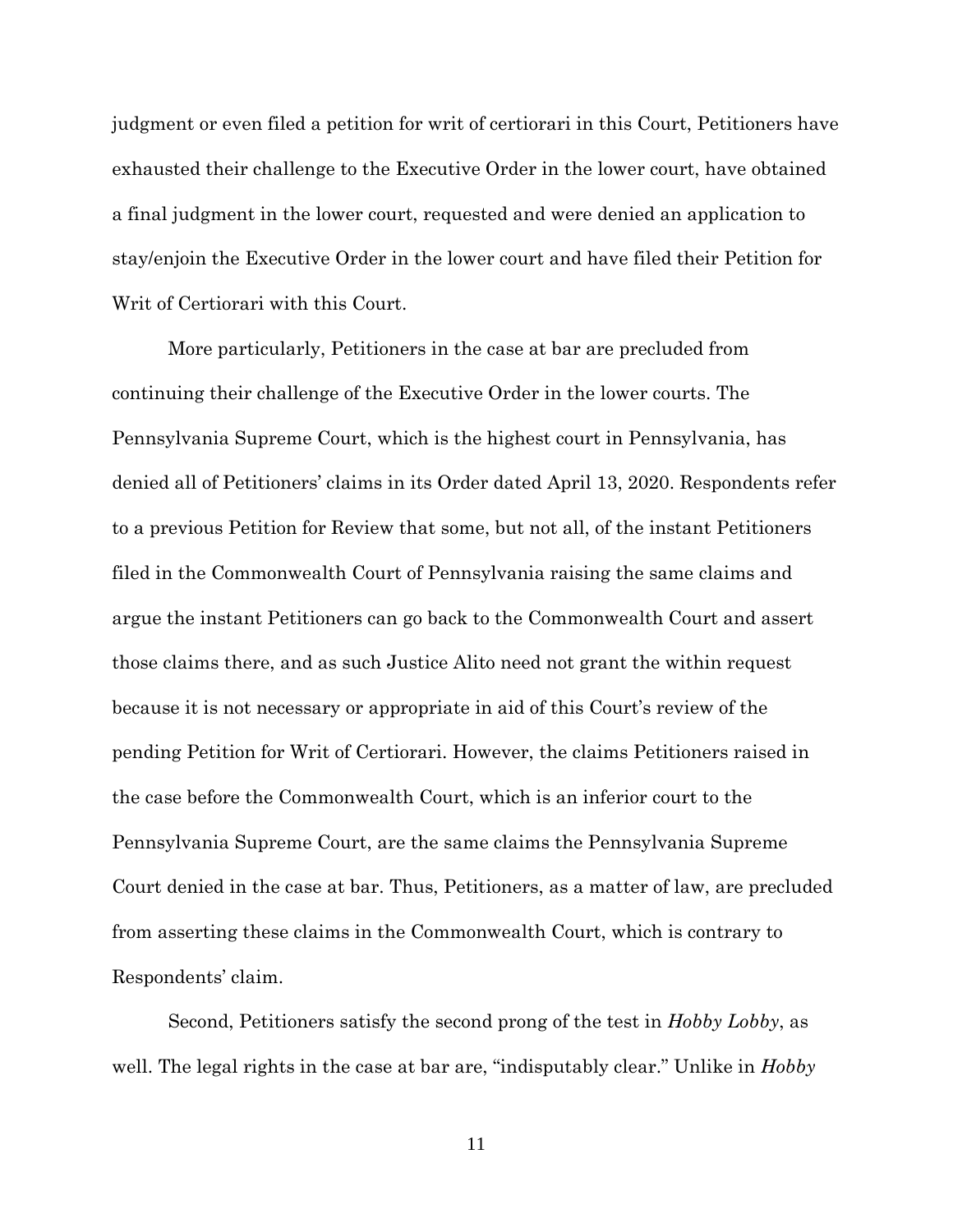*Lobby*, Justice Alito is not reviewing an extremely complex, regulation implementing an equally complex and extremely lengthy and novel regulation. The Circuit Justice is reviewing a two-page Executive Order that in just a few sentences orders the shut-down of tens of thousands of Pennsylvania businesses and entities. This Executive Order is the broadest and most sweeping in the history of the Pennsylvania, if not the United States of America, and its overbreadth and unconstitutionality is obvious. Furthermore, the Executive Order is still just a state exercise of police power. And, this Court has for hundreds of years reviewed similar claims brought by persons harmed by state police power actions that deprived them of their constitutional rights and has struck them down. For more analysis see Section II A-E below.

<span id="page-14-2"></span><span id="page-14-1"></span><span id="page-14-0"></span>Further, Respondents argue Petitioners failed to establish the standard for the authority of this Court to enter an injunction and states the Petitioners' Application to Stay should be denied per *Ohio Citizens for Responsible Energy, Inc. v. Nuclear Regulatory Com.,* 479 U.S. 1312 (1986). In *Ohio Citizens*, applicants requested that the Circuit Justice issue a stay of an interlocutory order of a lower court, which was by definition not a final order. Justice Scalia declined to do so because the order was non-final, stating, "it is only the execution or enforcement of final orders that is stayable under §2101(f). See Twentieth Century Airlines, Inc. v. Ryan, 74 S. Ct. 8, 10, 98 L. Ed. 1143, 1145 (1953) (Reed, J., in chambers)." *Id*. at 1312-13. Unlike the applicants in *Ohio Citizens*, Petitioners are requesting a stay/injunction of the enforcement of a gubernatorial Executive Order that they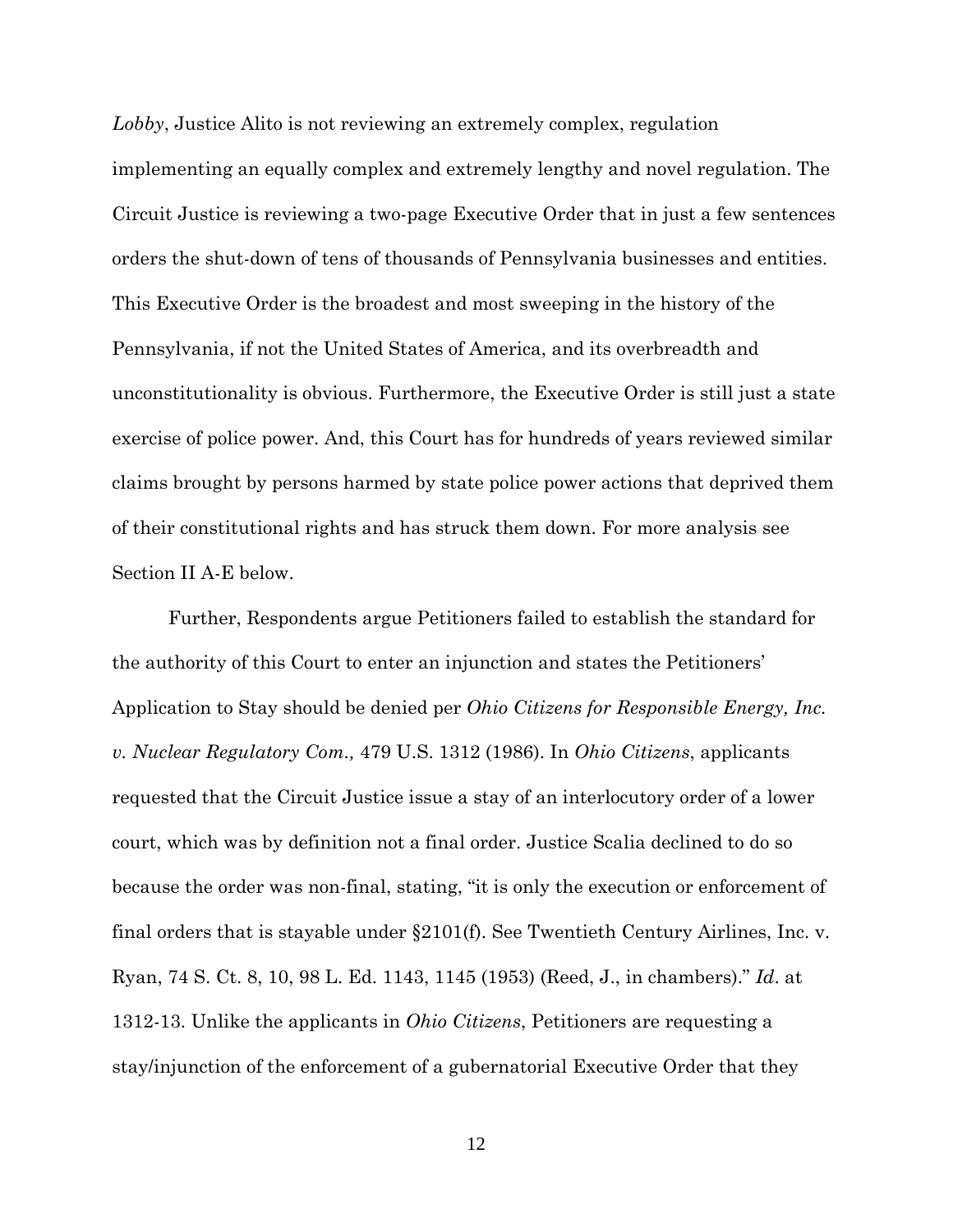litigated against to finality in the lower court, which is the highest court in Pennsylvania, not a non-final, interlocutory judicial order by a federal appellate

court. Thus, *Ohio Citizens* is entirely inapt to the case at bar.

Furthermore, Justice Scalia cites the law on Circuit Justice's injunctive

power:

<span id="page-15-9"></span><span id="page-15-4"></span><span id="page-15-1"></span>The Circuit Justice's injunctive power is to be used "sparingly and only in the most critical and exigent circumstances," *Fishman* v. *Schaffer*, 429 U.S. 1325, 1326 (1976) (MARSHALL, J., in chambers)(quoting *Williams* v. *Rhodes*, 89 S. Ct. 1, 2, 21 L. Ed. 2d 69, 70 (1968) (Stewart, J., in chambers)), and only where the legal rights at issue are "indisputably clear," *Communist Party of Indiana* v. *Whitcomb*, 409 U.S. 1235 (1972) (REHNQUIST, J., in chambers). Moreover, the applicant must demonstrate that the injunctive relief is "necessary or appropriate in aid of [the Court's] [jurisdiction]." 28 U. S. C. § 1651(a). I will not consider counsel to have asked for such extraordinary relief where, as here, he has neither specifically requested it nor addressed the peculiar requirements for its issuance.

## <span id="page-15-10"></span>*Id*. 1313-14

Petitioners have asked for such extraordinary relief. They requested in their Application to Stay that the Governor be stayed (i.e. stopped or enjoined) from enforcing his Executive Order and claimed, provided evidence of and argued they would be "irreparably harmed," which is a long-standing core factor in equitable and injunctive relief, if the Governor was not so stayed or enjoined.4 [F](#page-15-11)urther,

<span id="page-15-11"></span><span id="page-15-8"></span><span id="page-15-7"></span><span id="page-15-6"></span><span id="page-15-5"></span><span id="page-15-3"></span><span id="page-15-2"></span><span id="page-15-0"></span><sup>&</sup>lt;sup>4</sup> Whether this Court is considering a stay of a judicial order or proceeding, or an injunction of the enforcement of a statute, regulation or executive order, this Court is sitting in equity and applies equitable principles in deciding these cases. And the equities require the enjoining of the Executive Order pending review of the Petition for Writ of Certiorari. Circuit Justices have reviewed requests to stay judicial orders and have applied equitable principles many times. See *Rostker v. Goldberg*, 448 U.S. 1306 (1980). *Rostker* is distinguished in *Ohio Citizens*, but cited with approval in six Supreme Court opinions, including *O'Brien v. O'Laughlin*, 557 U.S. 1301 (2009); *Conkright v. Frommert*, 556 U.S. 1401 (2009); *Bellotti v. Latino Political Action Comm.*, 463 U.S. 1319 (1983); *Corsetti v. Massachusetts*, 458 U.S. 1306 (1982); *Karcher v. Daggett*, 455 U.S. 1303 (1982); *In re Roche*, 448 U.S. 1312 (1980).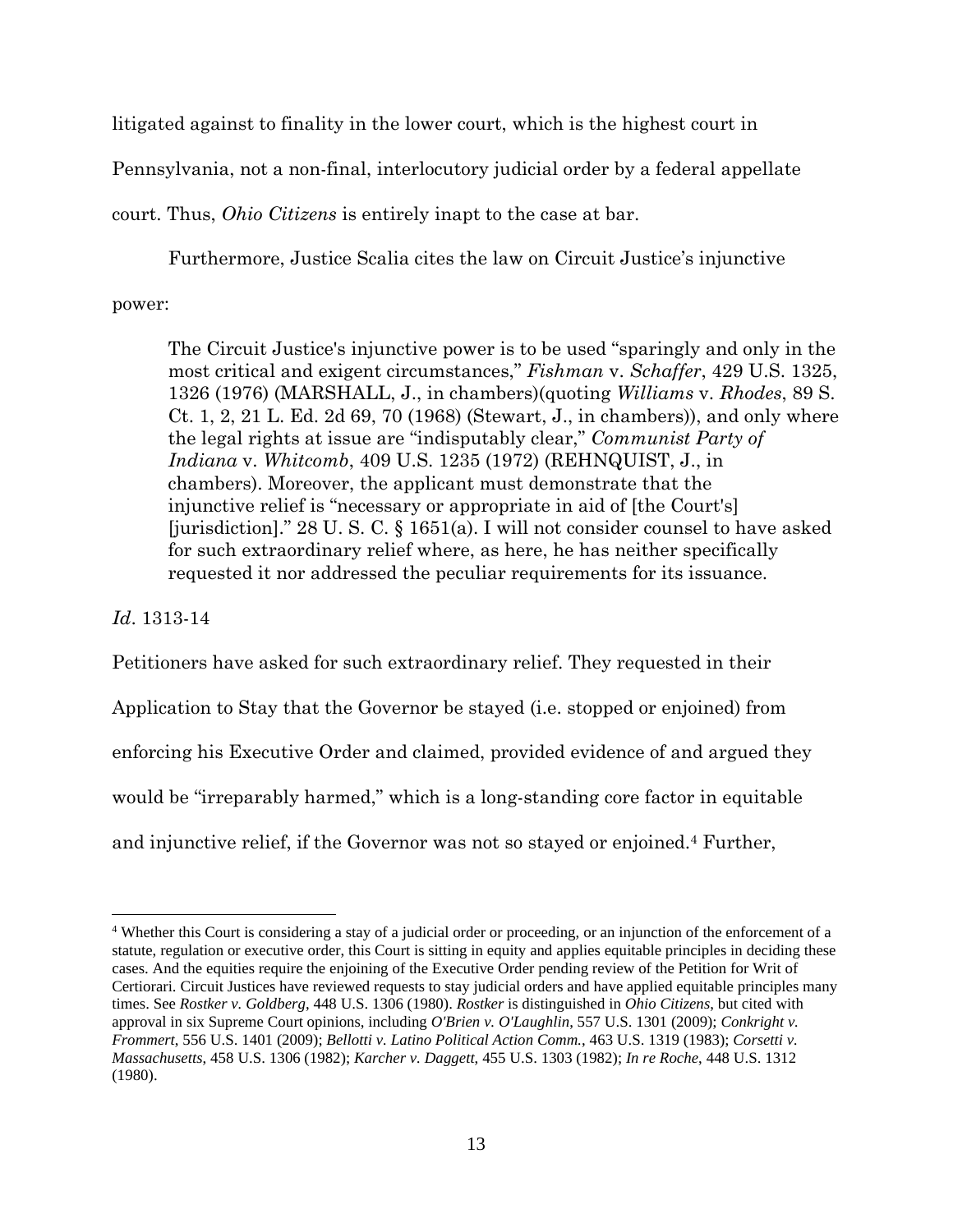Petitioners filed a Supplemental Brief in support of their Application to Stay in which they cited leading and current United States Supreme Court cases deciding injunctive relief cases and in which Petitioners presented additional evidence in the form of five statements of financial harm by the Declarants and analyzed and argued the factors involving injunctive relief and in which they requested a stay/injunction according to those injunctive relief cases, and pursuant to the All Writs Act, 28 U. S. C. § 1651(a). Herein, Petitioners present the law on Circuit Justice's injunctive power, address the requirements for its issue and argue the factors in support of this Justice granting the relief Petitioners have requested.

<span id="page-16-1"></span>Lastly, the Circuit Justice can apply the law Petitioners cited and argued in their Supplemental Brief or the law Petitioners cite and argue pursuant to *Hobby Lobby* herein and the Circuit Justice should reach the same conclusion and grant the relief requested in the Application to Stay.

**II. Whether Applicants Have Failed to Establish That Their Rights are Indisputably Clear or That There is Any Merit to Their Claims?** 

**A. Whether the Executive Order is A Lawful Exercise of the Commonwealth's police power?** 

<span id="page-16-0"></span>The Executive Order indisputably violates Petitioners' rights against unconstitutional police power actions. See Petitioners' detailed analysis of how the Executive Order fails the test in *Lawton v. Steele*, 152 U.S. 133, which is the test this Court uses to determine the constitutionality of a state police power actions, in their Petition for Writ of Certiorari pages 6-13. Also see Petitioners' Supplemental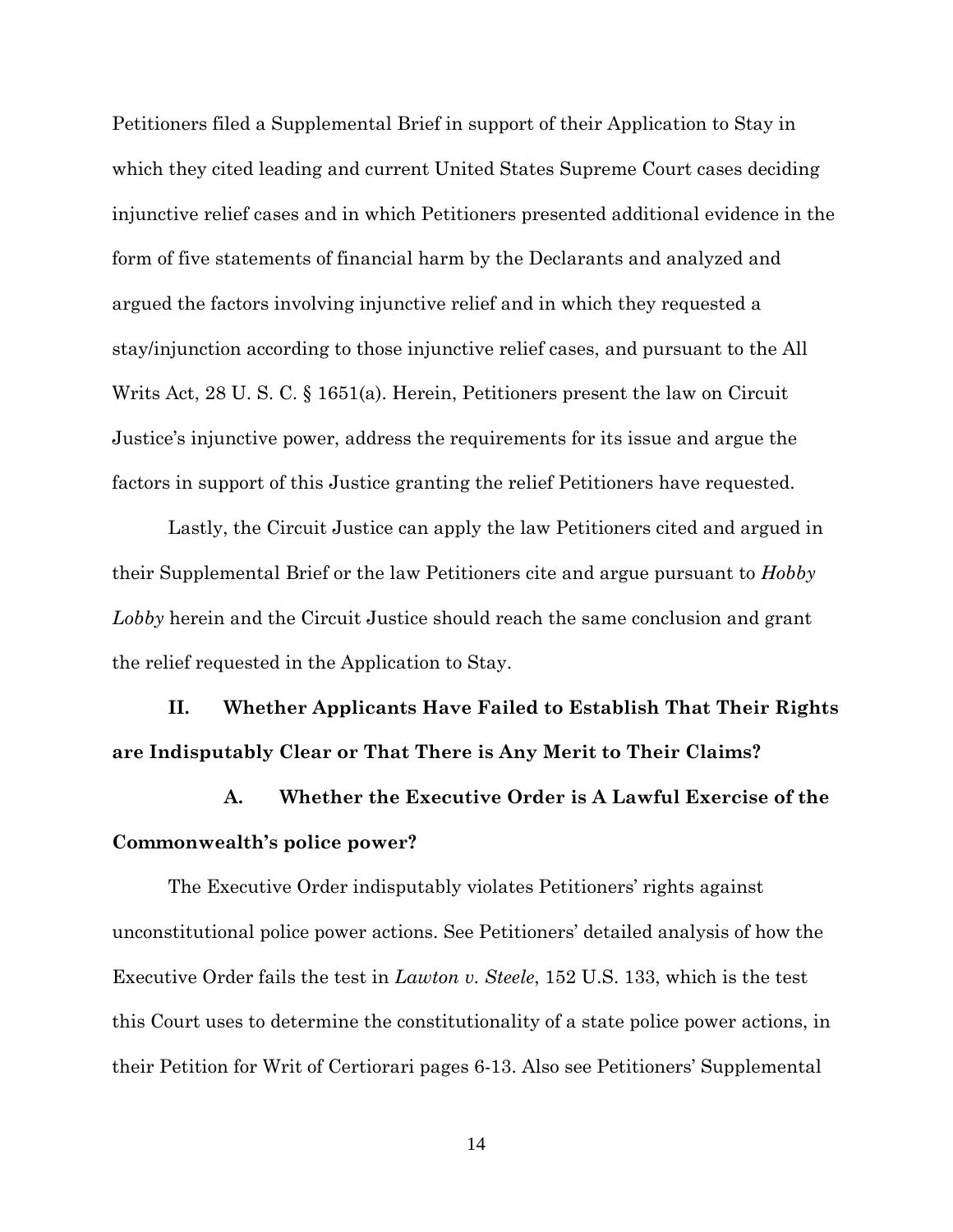Brief in Support of the Application to Stay in which Petitioners explain how the Governor's Plan to Reopen Pennsylvania undermines Respondents' claim that the Executive Order was reasonable, measured and necessary.

# **B. Whether There Has Been A Violation of the Applicants' First Amendment Rights?**

<span id="page-17-0"></span>The Executive Order indisputably violates Petitioners' rights to free speech and assembly guaranteed by U.S. Const. amend. I. See Petitioners' detailed analysis of how the Executive Order violates these rights in their Petition for Writ of Certiorari pages 34-37. Furthermore, in Respondents' Reply in Opposition, Respondents misrepresent the effect of the Executive Order when considered in tandem with the Stay-At-Home:

Applicants, in their petition for writ of certiorari, misrepresent the scope of the Governor's Order and the nature of its enforcement. Specifically, Applicants assert that the Governor's Order prohibits all protests in streets and parks. And that the effect of the Governor's order is to prohibit all Pennsylvanians from exercising their right to speech and assembly anywhere in Pennsylvania. Application, at ¶ 36. The Governor's Order does no such thing. It permits protests in outdoor spaces so long as protestors maintain social distancing.

*Respondents' Reply in Opposition*, Page 18.

Respondents do not cite any section of the Executive Order or Stay-At-Home Order that supports Respondents' incorrect interpretation of their own orders. In short, the Executive Order prohibits Petitioners, Declarants, et al from operating their businesses or entities at their physical locations. And, the Stay-At-Home Order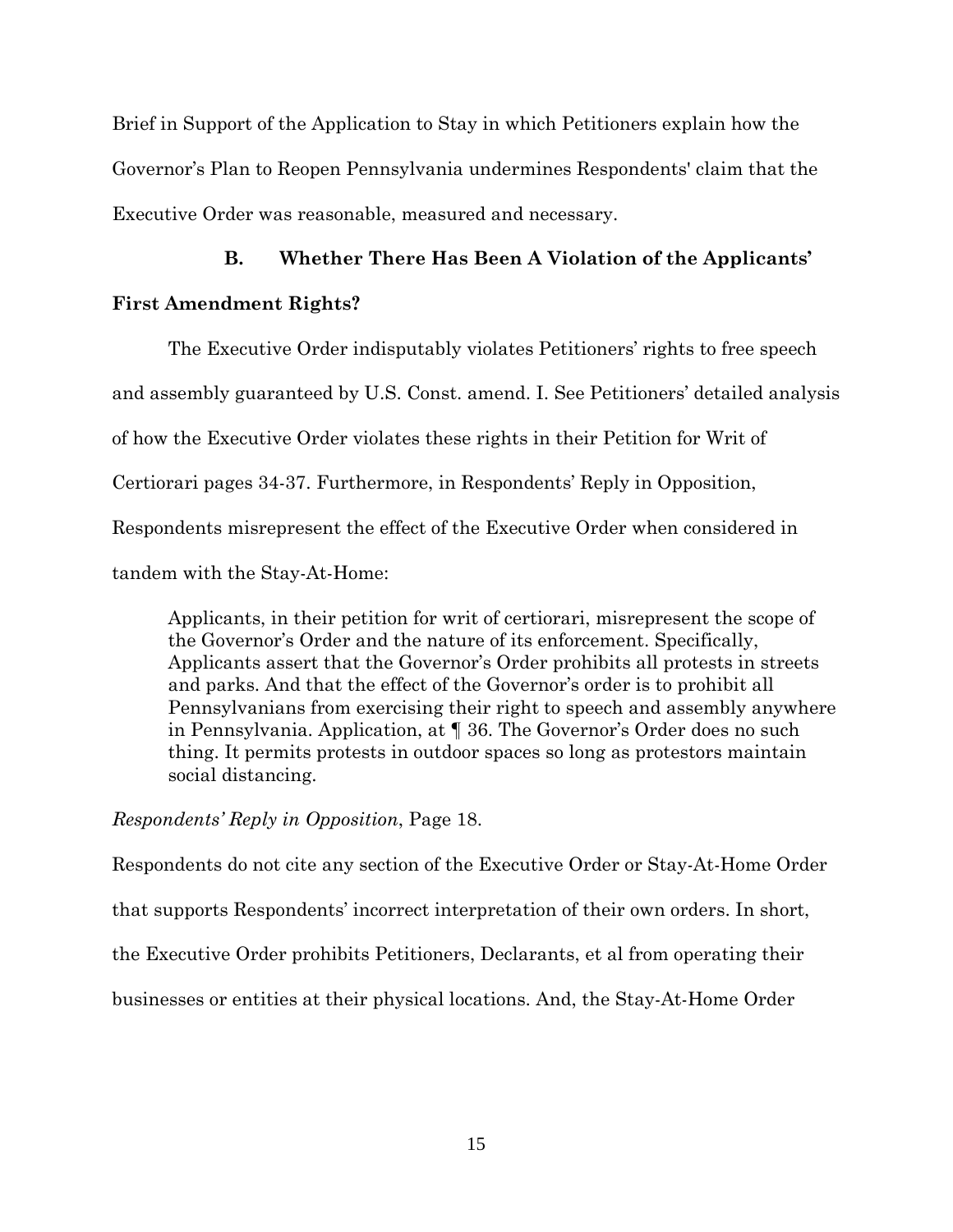compels Pennsylvanians to stay at home except to participate in "lifesustaining services."[5](#page-18-0) The Stay-At-Home Order states:

Individuals are permitted to engage in outdoor activities; however, gatherings of individuals outside of the home are generally prohibited except as may be required to access, support, or provide life-sustaining services as outlined above.

### *Id*. FN 5

Further neither order declares speech or assembly to be a "life-sustaining service." Thus, the Executive Order, in tandem with the Stay-At-Home Order, prohibits all Pennsylvania businesses and entities on the non-life-sustaining list and all Pennsylvanians from exercising their right to speech and assembly in streets and parks and in fact anywhere in Pennsylvania.

The Stay-At-Home Order states, "Enforcement of this Order will commence immediately for all counties covered under my prior Order directing 'Individuals to Stay at Home' first issued March 23, 2020, as amended. Enforcement of this Order will commence at 8:00 PM Wednesday, April 1, 2020, for all other counties." Id. FN 5. Respondents point out that the undersigned counsel and Petitioner Danny Devito (Friends of Danny DeVito) spoke at outdoor rallies on April 20, 2020. And, Respondents state neither person was arrested or cited for doing so. *Respondents' Reply in Opposition*, Pages 18-19. However, just because the undersigned counsel and Petitioner Danny DeVito were not arrested or cited for attending rallies does

<span id="page-18-0"></span><sup>5</sup> https://www.governor.pa.gov/wp-content/uploads/2020/04/20200401-GOV-Statewide-Stay-at-Home-Order.pdf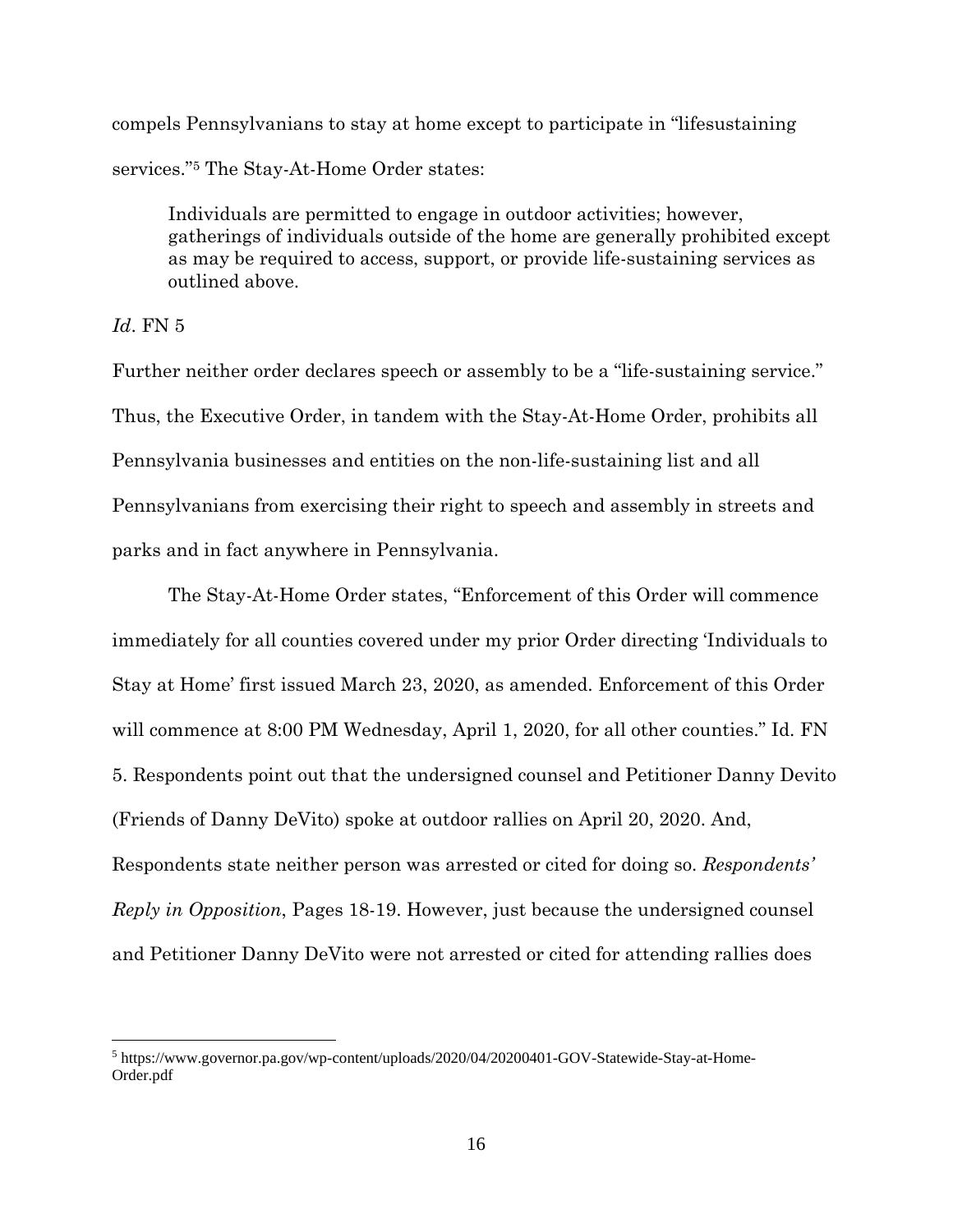not negate the meaning and effect of the orders. Pennsylvanians have been cited for violating the orders.[6](#page-19-4) Also, as explained in Petitioners' Supplemental Brief, the Governor's Plan to Reopen Pennsylvania will move twenty-four counties on May 8, 2020 from the red to the yellow zone.7In the red zone, which will pertain to fortythree counties, all assemblies are prohibited. In the yellow zone, assemblies will be limited to no more than twenty-five persons. Thus, the rights to speech and assembly will continue to be either completely prohibited or severely restricted in certain physical locations, which include massive swaths of the geography of Pennsylvania and as such violates the U.S. Const. amend. I pursuant to *Citizens United v. FEC*, 558 U.S. 310 and *Hague v. Comm. for Indus. Org*., 307 U.S. 496 (1939).

# <span id="page-19-2"></span><span id="page-19-1"></span><span id="page-19-0"></span>**C. Whether There Has Been A Violation of the Equal Protection Clause?**

<span id="page-19-3"></span>The Executive Order indisputably violates Petitioners' rights to equal protection of the law guaranteed by the U.S. Const. amend. XIV. See Petitioners' detailed analysis of how the Executive Order violates these rights in their Petition for Writ of Certiorari pages 30-34. In Respondents' Reply in Opposition they claim:

<span id="page-19-4"></span><sup>6</sup> https://triblive.com/news/pennsylvania/state-police-have-cited-2-warned-8-for-violating-stay-at-home-order/

https://www.wgal.com/article/police-in-columbia-arrest-two-people-for-violating-gov-tom-wolfs-statewide-stay-athome-order/32045856#

https://www.wtae.com/article/westmoreland-couple-cited-violating-pennsylvania-stay-at-home-order/32224905

<span id="page-19-5"></span><sup>&</sup>lt;sup>7</sup> https://www.governor.pa.gov/process-to-reopen-pennsylvania/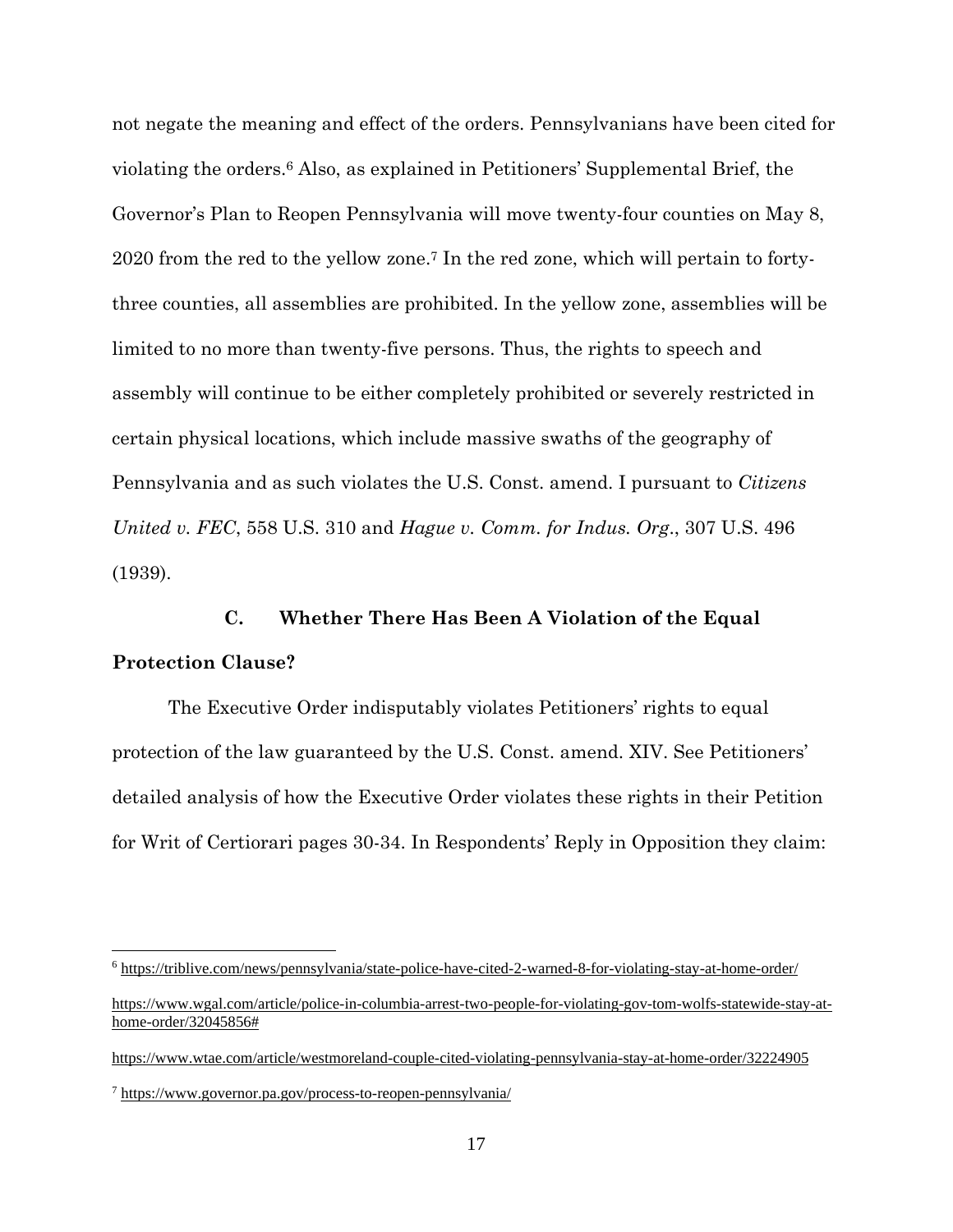Likewise, the "DeVito Committee is not similarly situated to social advocacy groups[,]" because, unlike the latter, the committee does not "advocate for vulnerable individuals during this time of disaster." Ibid**.** 

### *Respondents' Reply in Opposition*, Page 20.

The lower court concluded that Social Advocacy Groups are dissimilar from Friends of Danny DeVito, "because Social advocacy groups advocate for vulnerable individuals during this time of disaster." *Majority Opinion*, Page 47. So, according to the Respondents and the lower court, the advocacy of those groups is lifesustaining. However, Friends of Danny DeVito has been advocating for the vulnerable business owners and workers "during this time of disaster," whose businesses and jobs have been destroyed by the Order. However, according to the Respondents and the lower court, Friends of Danny DeVito's advocacy is not lifesustaining. The two groups are similar. It is glaringly apparent that the lower court and the Respondents prefer the advocacy of the Social Advocacy Groups and disfavor the advocacy of Friends of Danny DeVito, which is an impermissible reason to subject the two groups to dissimilar treatment.

Further, the Respondents did not even attempt to explain its unequal treatment of real estate agents, whom they deem to be non-life-sustaining, and accountants whom they deem to be life-sustaining.

# **D. Whether There Has Been A Taking of the Applicants' Properties Under the Fifth and Fourteenth Amendments?**

The Executive Order indisputably violates Petitioners' rights not to have their property taken without just compensation as guaranteed by the U.S. Const.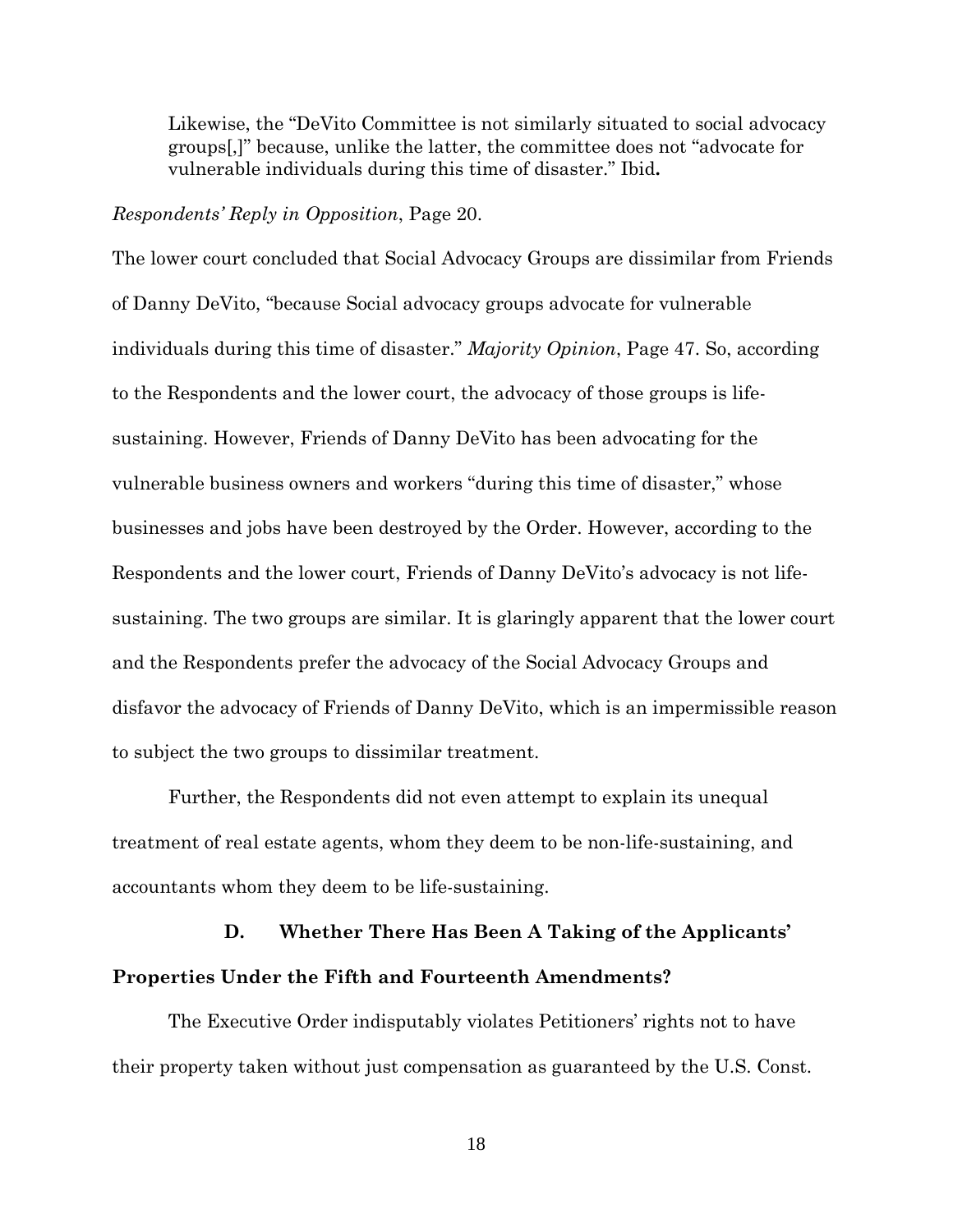amends. V, XIV. See Petitioners' detailed analysis of how the Executive Order violates these rights in their Petition for Writ of Certiorari Pages 13-17.

# **E. Whether the Executive Order Comports with Due Process?**

The Executive Order violates Petitioners' right to due process is indisputable. Regarding Petitioners' claim that they were denied judicial review, this Court has held repeatedly that persons subject to state police power actions have the right of judicial review. See *Lawton* at 142. However, in this case the lower court held there is no right to judicial review of the Executive Order and of the denial of the waivers. Neither the lower court nor the Respondents have identified one case on point from any court, let alone this Court, that supports their claim. This Court can easily declare that the Executive Order is stricken because it denied Petitioners and all those similarly situated the right to judicial review before and/or after they were deprived of their property and those Petitioners, Declarants, et al who were denied judicial review of their waiver denials.

<span id="page-21-1"></span><span id="page-21-0"></span>More particularly, regarding the right to pre-deprivation due process, this Court has repeatedly held that persons have the right to some form of predeprivation due process. See *Fuentes v. Shevin*, 407 U.S. 67, 69 (1972). See *Logan v. Zimmerman Brush Co.*, 455 U.S. 422 (1982), which illustrates that federal law establishes minimum due process procedural requirements below which states cannot go. Petitioners got none in this case.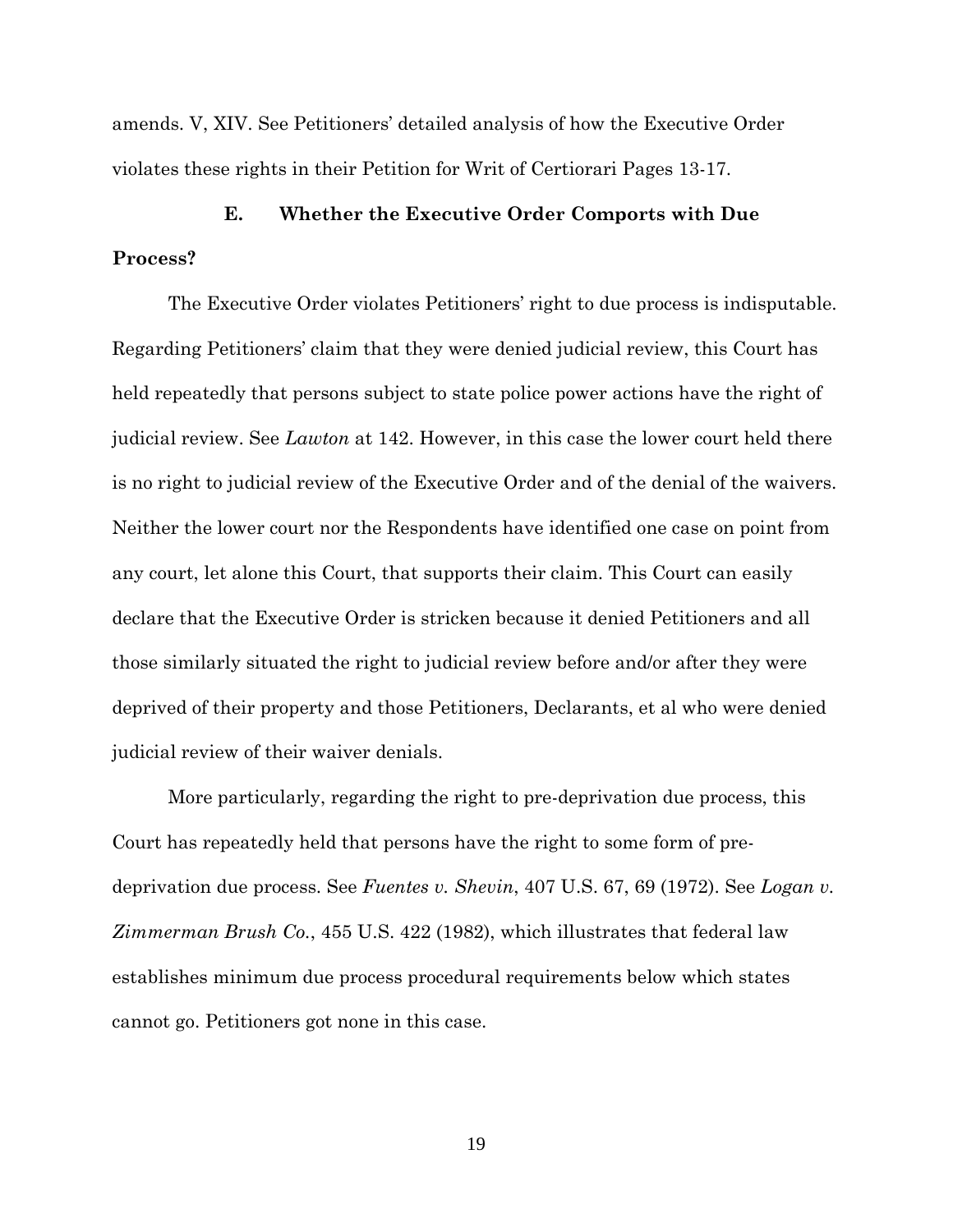<span id="page-22-1"></span>More particularly, regarding the right to post-deprivation due process, this Court has repeatedly held that property owners have that right. See *Hodel v. Va. Surface Mining & Reclamation Ass'n,* 452 U.S. 264 (1981). *Hodel* is most instructive. In *Hodel*, the mine operator received much more due process than Petitioners than Petitioners did in the case at bar, including the right to notice and an abatement period if the state inspector found that its activity, "creates an immediate danger to the health or safety of the public, or is causing, or can reasonably be expected to cause significant, imminent environmental harm to land, air, or water resources." *Id*. 298. The owners also received the right to request temporary relief from enforcement, to which the state was required to respond within five days, and the right to judicial review of the state's denial of temporary relief. Concerning immediate cessation orders, the owners received, "a prompt and adequate post-deprivation administrative hearing and an opportunity for judicial review." *Id*. 268. Petitioners in the case at bar received none of these protections. During wartime, this Court upheld a federal statute imposing rent control because it provided administrative and judicial review, even emergency judicial review, for the property owners objecting to the government's rent control determinations. *Bowles v. Willingham*, 321 U.S. 503, 516 (1944). None of the due process rights afforded the owners of the property interests in *Hodel* and *Bowles* were afforded to the Petitioners in the case at bar.

<span id="page-22-0"></span>Respondents cited two cases to explain that due process is not fixed and is flexible considering the situation at hand. In support of this position, Respondents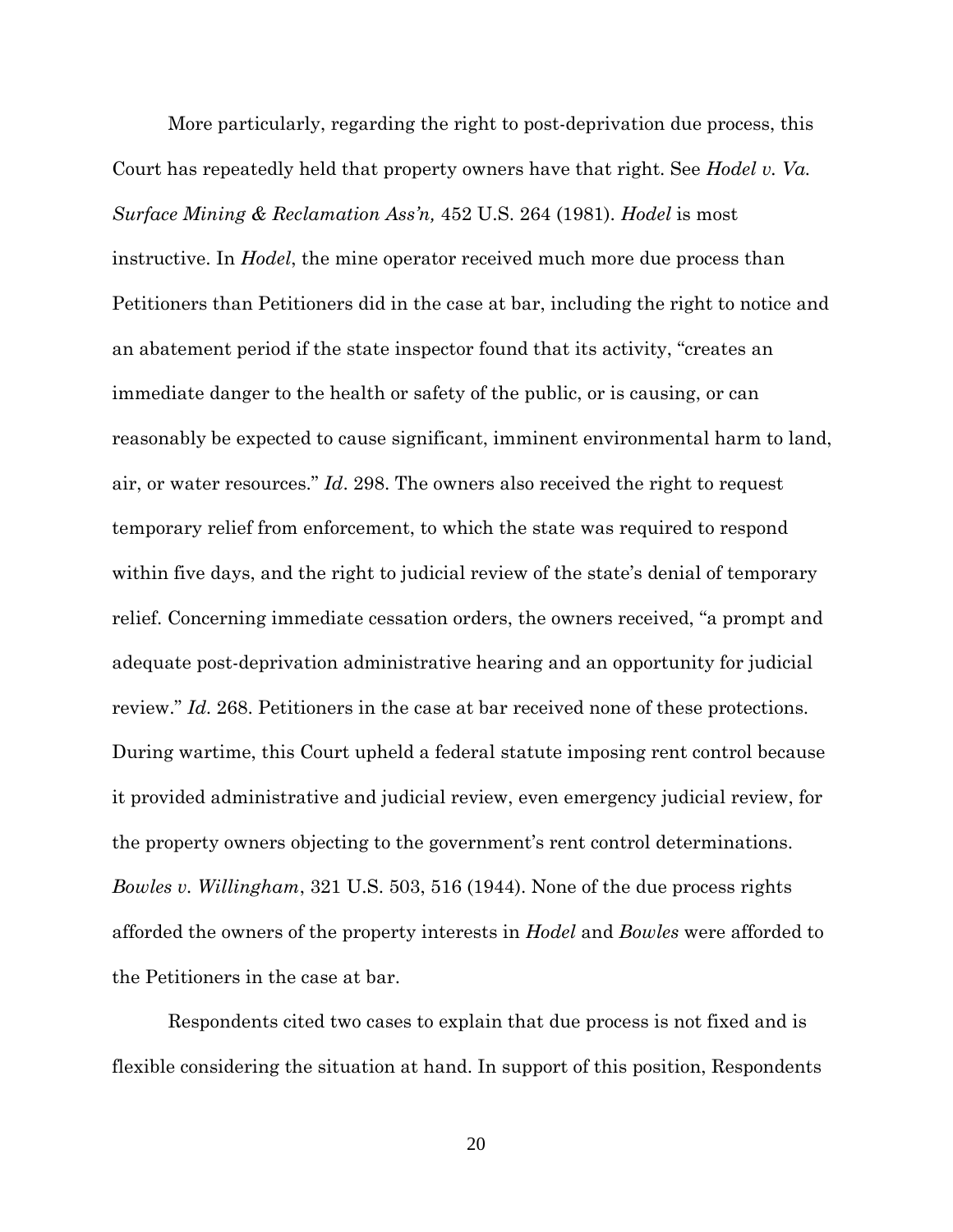<span id="page-23-0"></span>cite this Courts decisions in *Gilbert v. Homar*, 520 U.S. 924 (1997) and *Morrissey v. Brewer*, 408 U.S. 471 (1972). However in these cases, this Court determined a state worker could be suspended without pay upon being charged with a crime, but because the worker:

<span id="page-23-1"></span>could receive a *prompt post-suspension hearing*, the state had a significant interest in immediately suspending employees in high profile positions when felony charges were filed against them, *and the risk of erroneous deprivation was low where an independent third party had determined that there was probable cause to believe that the employee committed a serious crime.* 

### *Id. Gilbert* 926 (emphasis added).

In the case at bar, the Respondents and the lower court have denied Petitioners, Declarants, et al any post-deprivation hearing. Further, in the case at bar, the risk of erroneous deprivation is not low because the Governor has admitted to making thousands of mistake in moving over a dozen entire industries from the non-lifesustaining List to the life-sustaining List and in granting thousands of waivers which the lower court has determined to be mistakes. Also, in the case at bar, there is no independent third party that had made any determinations about the Petitioners, Declarants, et al. It is the Governor's agency, DCED, that made all decisions concerning who is on the non-life-sustaining List and who would be granted a waiver, and in deciding there would be no administrative review of the denial and no judicial review.

Respondents also cited *Morrissey v. Brewer,* 408 U.S. 471 (1972). However in this case this Court granted the relief requested by the petitioners who were paroles and held there were entitled to a pre-deprivation hearing: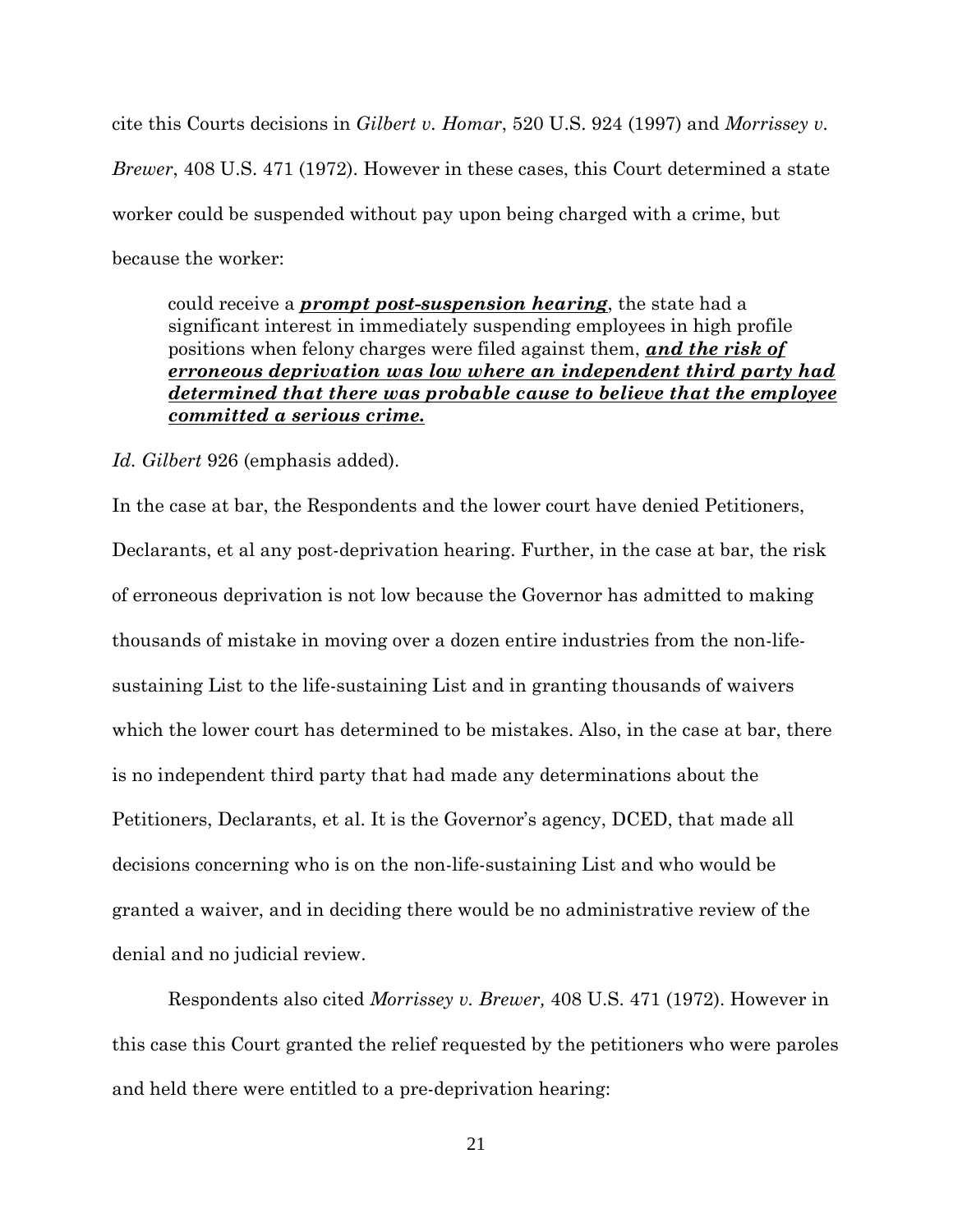Petitioners were granted relief on appeal, and the court *held that petitioners were entitled to a hearing prior to parole revocation*. The court reversed the decision of the lower court denying the necessity for such a hearing and remanded both cases for further adjudication.

<span id="page-24-0"></span>*Id*. 472 (emphasis added).

Petitioners in the case at bar, were denied a pre-deprivation hearing as well.

Further, Respondents state lower court's reasoning for denying Petitioners

with pre-deprivation due process:

With the rapid spread of COVID-19, there was an "urgent need to act quickly" to protect the citizens of the Commonwealth from sickness and death[.]" Ibid. Applicants—"and every other business in the state on the non-life-sustaining list"—could not possibly be afforded pre-deprivation notice and an opportunity to be heard. Id. at 40. That would have delayed the entry of the Governor's Order "by weeks, months, or even years, an entirely untenable result[.]" Ibid.

### *Respondents' Reply in Opposition*, Page 27.

The lower court cited no legal authority for the above conclusion. It simply made an observation based upon staggeringly inaccurate projections about COVID-19 and hysterical reports in the media about how COVID-19 would cause mass death. In fact, COVID-19 is a mild flu to the overwhelming majority of people who contract it; it is so mild great numbers of people do not even know they have contracted it; and it only presents risk of death to an infinitesimal number of people. Policy decisions based upon staggeringly inaccurate projections and hysteria are not rationale.

Respondents dismiss Petitioners' claims about the arbitrariness and capriciousness of the waiver process despite overwhelming criticism of it in the media, the General Assembly, which is now subpoenaing DCED waiver records because of these claims, and even the Justices who signed the Concurring and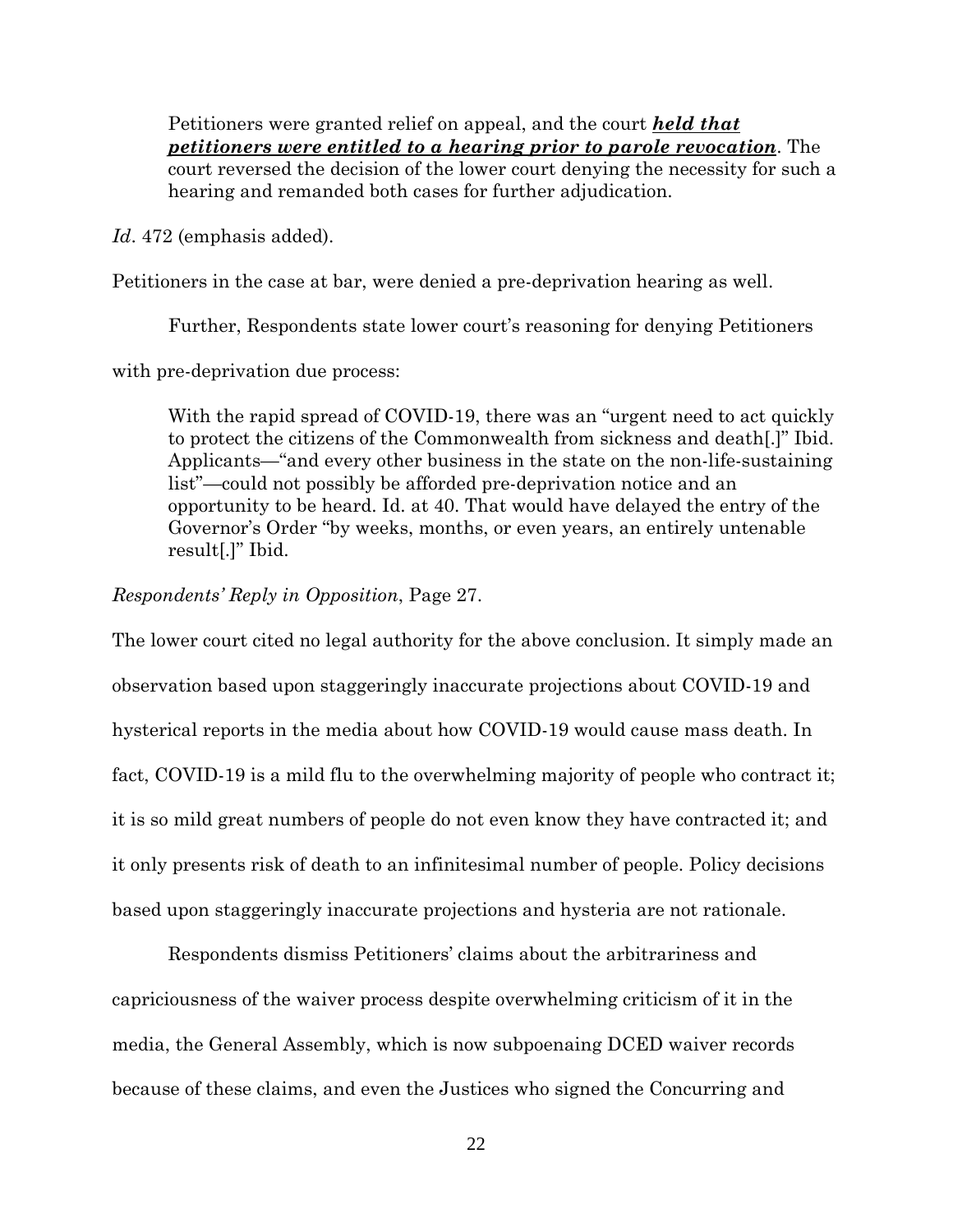Dissenting Opinion in the lower court. The waiver process has even resulted in the Pennsylvania Auditor General announcing he is auditing it because of these criticisms. Respondents' response to this mass criticism:

It is wrong because, as discussed above, the Governor's determinations as to which physical locations must close in order to protect lives was based on well-established and clear NAICS classifications. *Supra,* at p. 20; *Majority Opinion*, at 7-8.

### *Respondents' Reply in Opposition*, Page 28.

First, the Respondents have failed to prove their Executive Order saved even one life; that statement is simply an assumption made upon staggeringly inaccurate projections and reveals a gross misunderstanding about the danger of COVID-19; again, it is only potentially deadly to an infinitesimally small percentage of people. Second, Respondents purport that Petitioners' challenge to the waiver process is based upon a claim that they are confused as to which of the two classes – lifesustaining and non-life-sustaining—they are placed in. However, Petitioners claim the Governor's determination as to which industries would be placed in which of is classes, and subsequently to which businesses he would grant or deny waivers, is arbitrary and capricious. It is true that the Governor used the NAICS coding system to identify industries and thus the businesses within those industries. But it is false to state or infer that the NAICS coding system has anything to do which businesses and entities are life-sustaining and which are non-life-sustaining – two terms which do not exist in the NAICS and which the Governor made up. The NAICS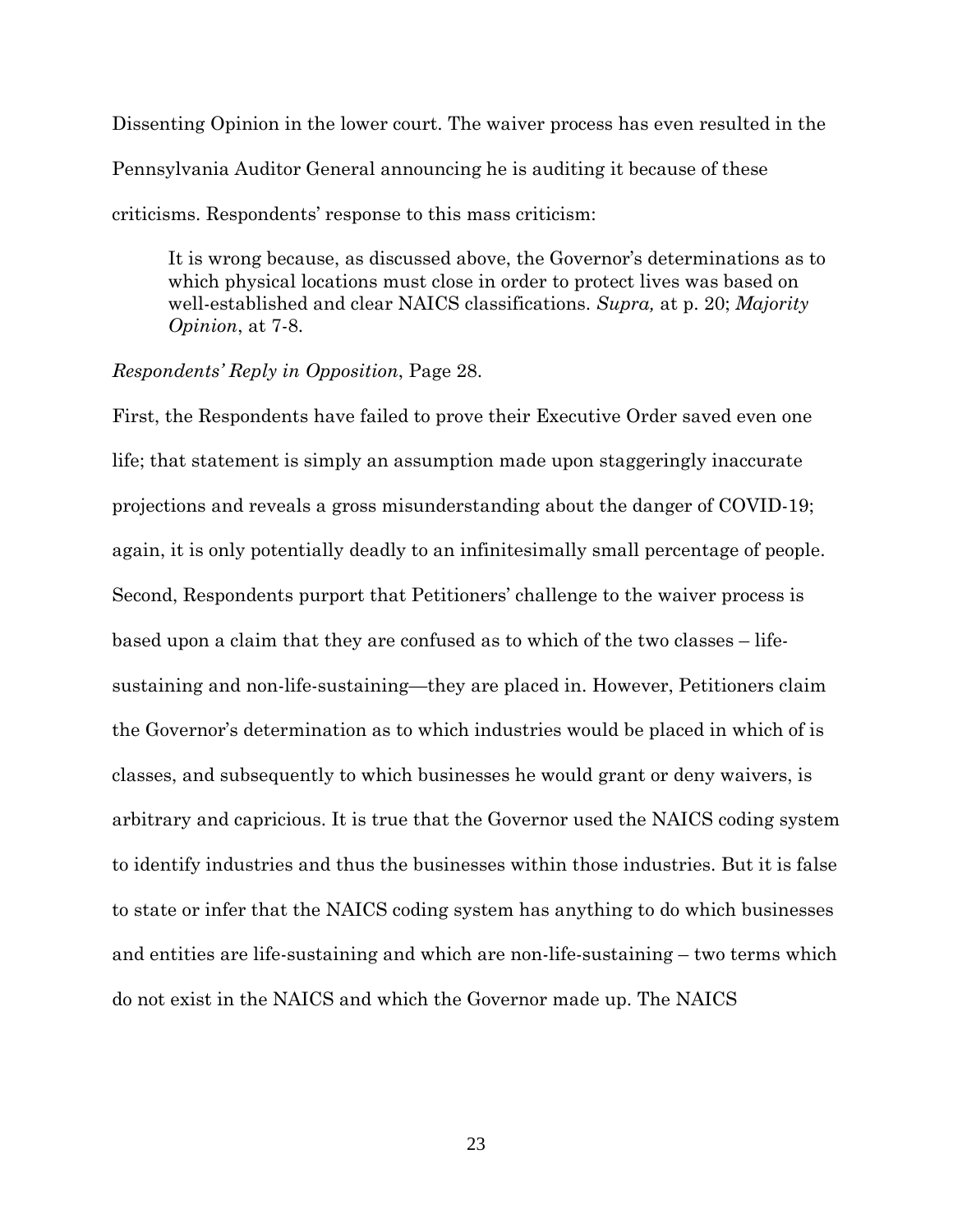classification simply assigns code numbers to industries so that businesses know what industry they are classified in for whatever reason they may need to know.<sup>[8](#page-26-1)</sup>

<span id="page-26-0"></span>Respondents argue, "Finally, the absence of further appeal from a waiver denial does not render the waiver process constitutionally deficient." *Respondents Response Reply in Opposition*, Page 30. In support of that legal conclusion, Respondents cite a case about at-will employment and security clearances. In *Cafeteria & Rest. Workers Union v. McElroy*, 367 U.S. 886 (1961), this Court held that, "Due process did not require that civilian petitioner be advised of the specific grounds for her exclusion and be accorded a hearing, because government employment, in the absence of legislation, could be summarily denied." *Id*. 887. This case involved a civilian worker who wanted the U.S. Navy to return her badge, after having it revoked because she failed a security investigation, so that she could reenter a naval base. Petitioners are not civilian workers trying to enter government property despite having their security clearance revoked; they simply seek the legal right to re-enter and operate their private property from which they were evicted by Executive Order.

# **III. Whether Applicants Failed to Establish That an Injunction is Necessary to Aid This Court in the Exercise of its Jurisdiction?**

In support of this conclusion, Respondents claim that Petitioners failed to show, "that continued implementation of the Governor's Order would prevent this Court's exercise of its appellate jurisdiction to decide the merits of Applicants'

<span id="page-26-1"></span><sup>8</sup> https://www.naics.com/what-is-a-naics-code-why-do-i-need-one/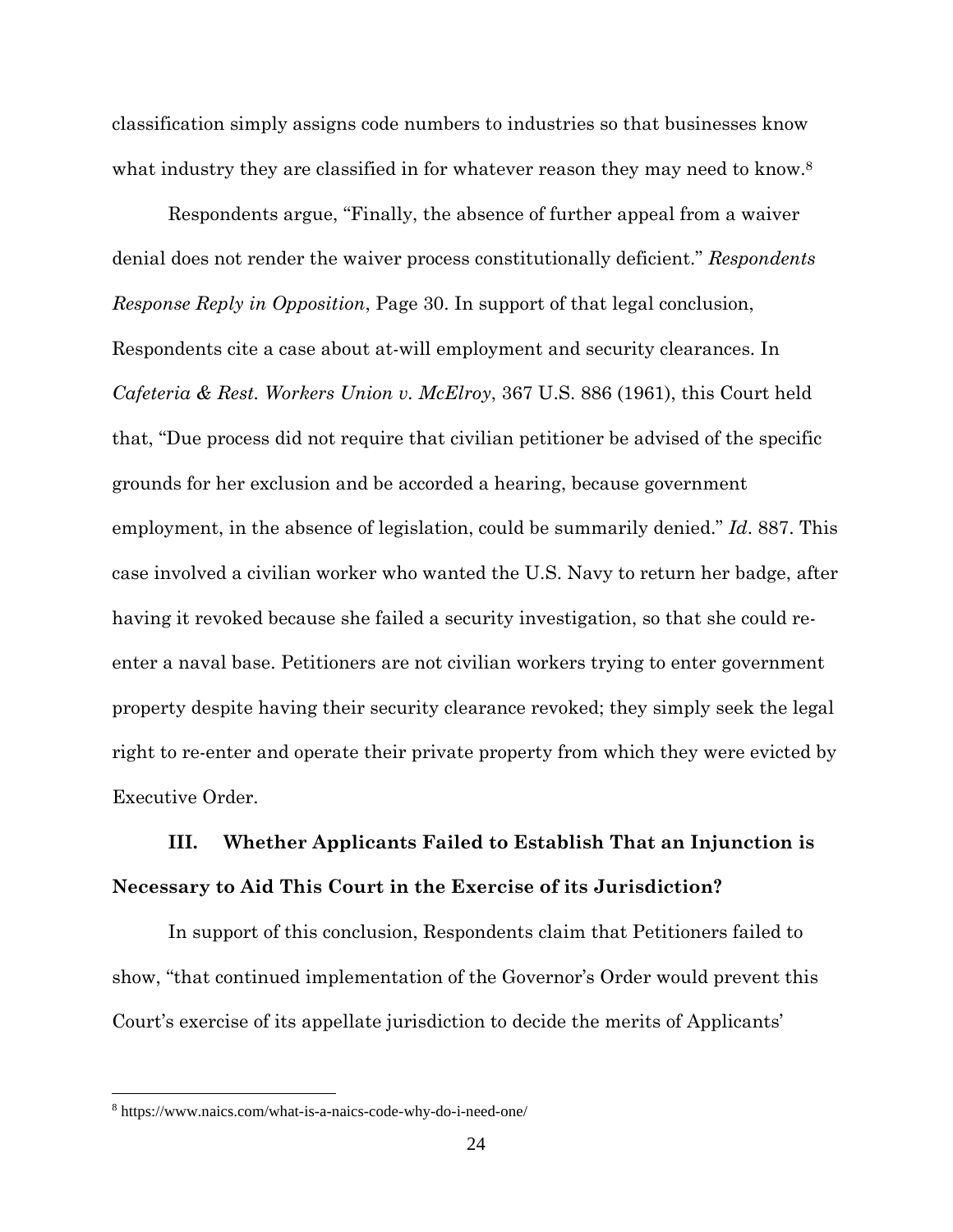<span id="page-27-1"></span><span id="page-27-0"></span>appeal. *Turner Broadcasting*, 507 U.S. at 1302." *Respondents' Reply in Opposition*, Page 32. However, the first ground the Circuit Justice listed for why he denied the injunction is because it involved an Act of Congress and an Act of Congress, "is presumptively constitutional and thus should remain in effect pending a final decision on the merits by the Supreme Court," *Turner Broad. Sys. v. FCC*, 507 U.S. 1301, 1301 (1993). However, Respondents have not claimed that gubernatorial executive orders are presumptively constitutional; and, this Court has struck them down before even one issued as part of gubernatorial declaration of martial law. See *Sterling*. Second, Justice Rehnquist noted that in the lower court even, "the dissenting judge rejected the argument now urged by applicants." *Id. Turner Broad. Sys*. 1302. In the case at bar the three Concurring and Dissenting Justices acknowledged the serious and significant harm caused by the Executive Order, "We recognize the serious and significant economic impact of the closure of Petitioners' businesses." *Majority Opinion*, Page 30. And, these justices expressed their concern about the arbitrariness of the waiver process and, of critical importance, their concern that the Majority Opinion declared there is no judicial review for a business that suffered a waiver denial. The Pennsylvania Chief Justice wrote:

I am less confident, however, in the majority's conclusion that "summary administrative action" by the executive branch to close many businesses throughout the Commonwealth must *evade judicial review* as a check against arbitrariness. Majority Opinion, slip op. at 42. *While the majority repeatedly stresses that such closure is temporary, see id., this may in fact not be so for businesses that are unable to endure the associated revenue losses. Additionally, the damage to surviving businesses may be vast*. Significantly, moreover, the Supreme Court of the United States has admonished that the impermanent nature of a restriction "should not be given exclusive significance one way or the other" in determining whether it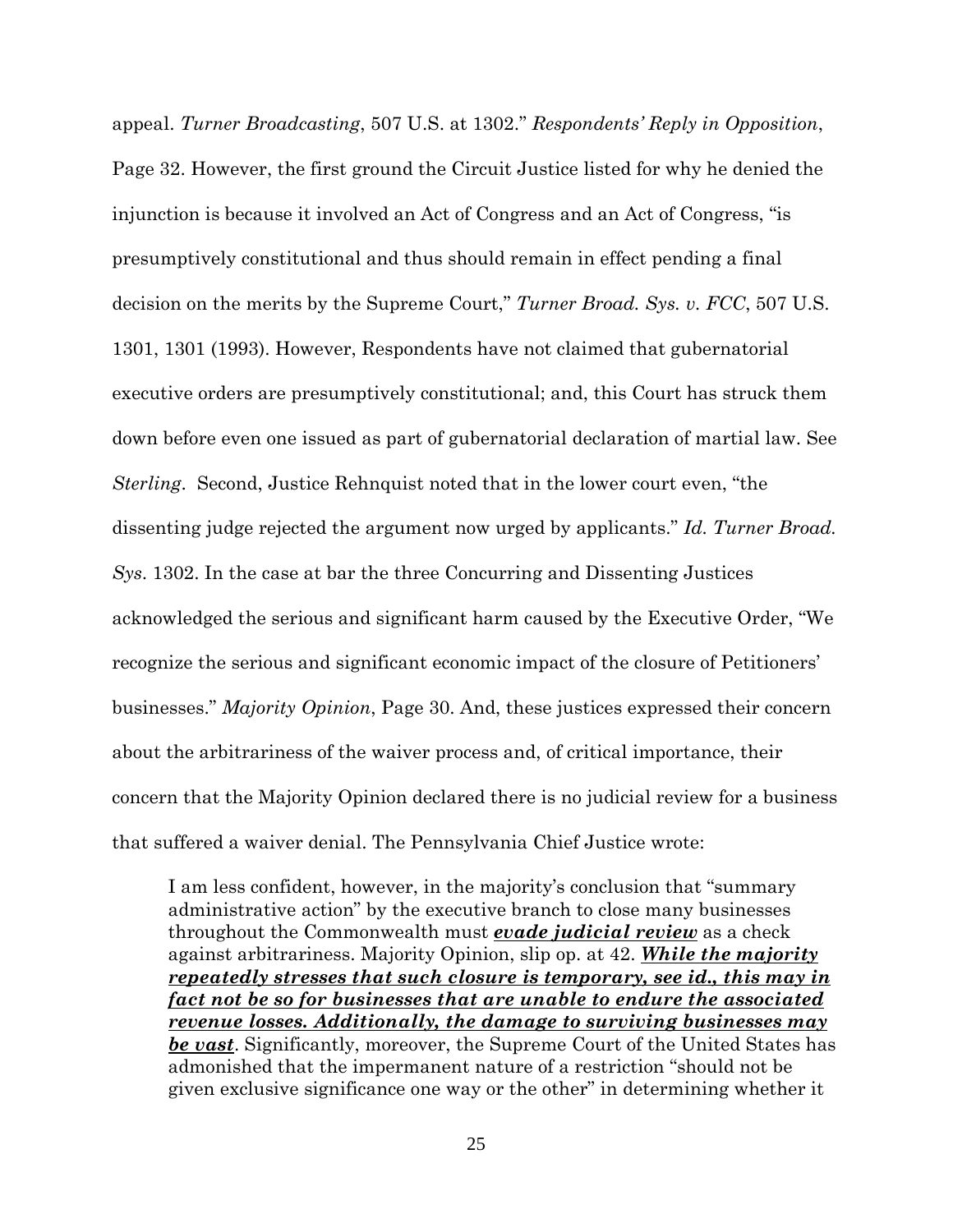<span id="page-28-1"></span>is a proper exercise of police power. *Tahoe-Sierra Pres. Council, Inc. v. Tahoe Reg'l Planning Agency*, 535 U.S. 302, 337, 122 S. Ct. 1465, 1486 (2002).

*Concurring and Dissenting Opinion,* Page 3. (emphasis added).

Also, petitioners in *Turner* did not plead irreparable harm like the Petitioners in the case at bar have.

## **IV. Whether Applicants' Petition for Writ of Cert Presents an**

## **Exceedingly Flawed Vehicle for This Court's Review?**

Respondents claim that Petitioners' Petition for Writ of Certiorari presents

and exceedingly flawed vehicle for this Court's review. In support of Respondents'

claim, it explains how the lower court decided this case based upon an

interpretation of the Pennsylvania Emergency Management Services Code and

other state statutes the lower court determined where unnecessary to its

disposition. And argued that:

<span id="page-28-3"></span><span id="page-28-2"></span><span id="page-28-0"></span>It is well-established, however, that this Court is bound by a state supreme court's interpretation of state law, *see Washington State Department of Licensing*, 139 S.Ct. at 1010 (citing *Johnson*, 559 U.S. at 138), and that this Court will not review a claim rejected by a state court if it rested upon adequate and independent state law grounds, *see Walker v. Martin*, 562 U.S. 307, 315 (2011).

*Respondents' Reply in Opposition*, Page 34

However, neither *Washington State Department of Licensing*, to which Justice Alito dissented, nor *Johnson v. United States*, 559 U.S. 133 (2010), nor *Walker v. Martin*, 562 U.S. 307 (2011) involved a claim that a state action violates the U.S.

Constitution.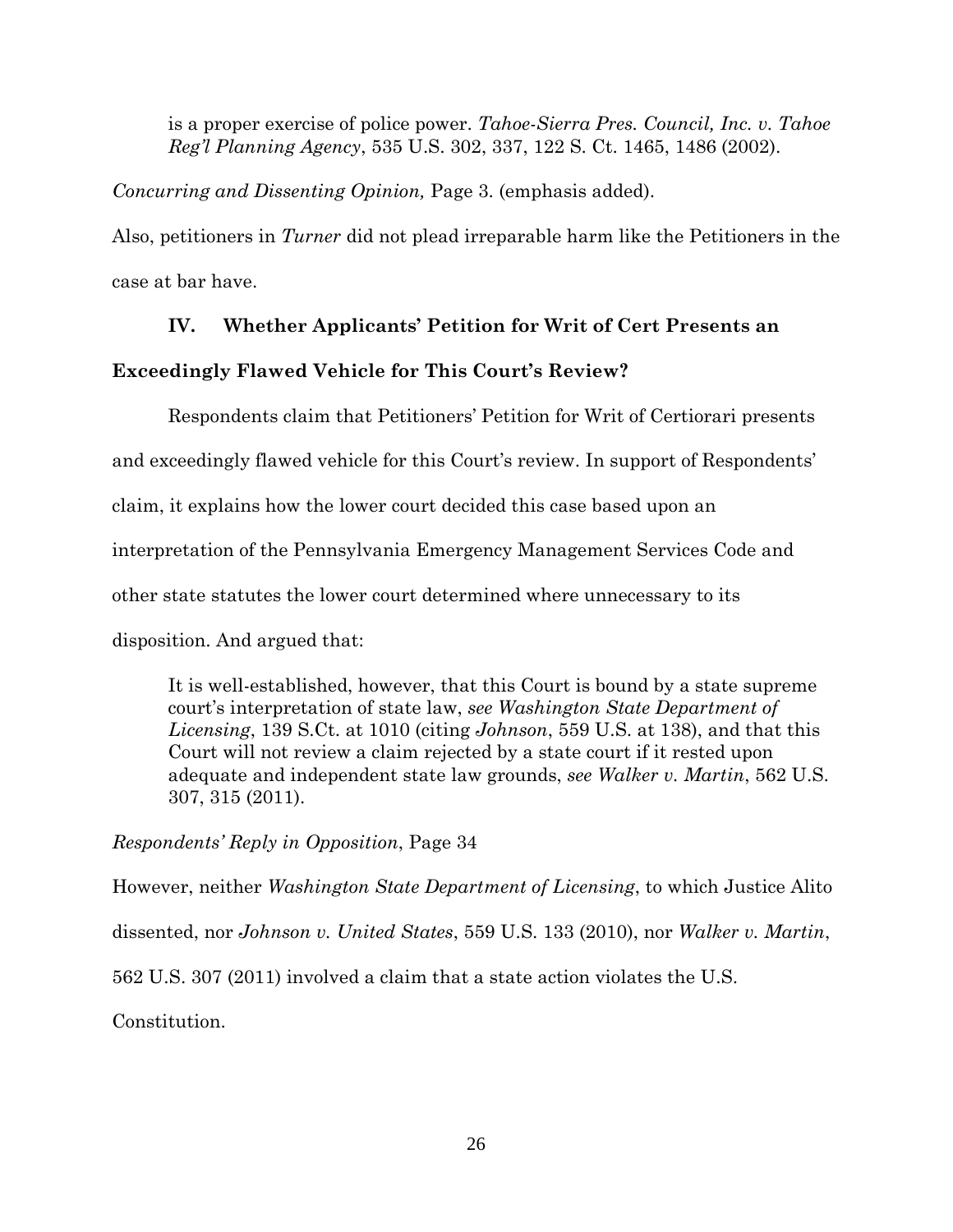Respondents also state claim the lower court made findings of fact and that this Court should not correct them:

<span id="page-29-0"></span>Applicants expressly ask this Court to review the Pennsylvania Supreme Court's findings of fact. *See* Pet. for Writ of Cert., 14 n. 17. This Court, however, is not a court of error-correction. *Halbert v. Michigan*, 545 U.S. 605, 611 (2005).

*Respondents' Reply in Opposition,* Page 34.

First, it is not clear that the lower made any findings of fact. Second, Respondents do not say what findings of fact the lower court made. Third, the lower court stated it was not a trier of fact. Fourth, Petitioners attached several verified statements to their pleadings in the lower court and before this Court; Respondents made no attempt to deny or refute any of them. Fifth, this Court may analyze the facts in order to render its decision:

…in order to pass upon the federal question, the court may, and should, analyze the facts. Even when the case comes to the Supreme Court from a state court this duty must be performed as a necessary incident to a decision upon the *claim of denial of federal right.*

<span id="page-29-1"></span>*Sterling v. Constantin*, 287 U.S. 378, 386 (1932).

This Court is free to analyze all of the facts. Again, Petitioners are claiming a denial

of several federal Constitutional rights.

# **4. Conclusion**

Respondents make a series of incorrect claims in their Conclusion:

When Applicants finally address issues that arise under Federal law, their arguments fall into three broad categories. The first stems from disagreements on public policy over how the Governor struck the proper balance between economic interests and saving lives. The second stems from disagreements over how the Pennsylvania Supreme Court applied wellestablished principles. Applicants do not challenge the principles themselves,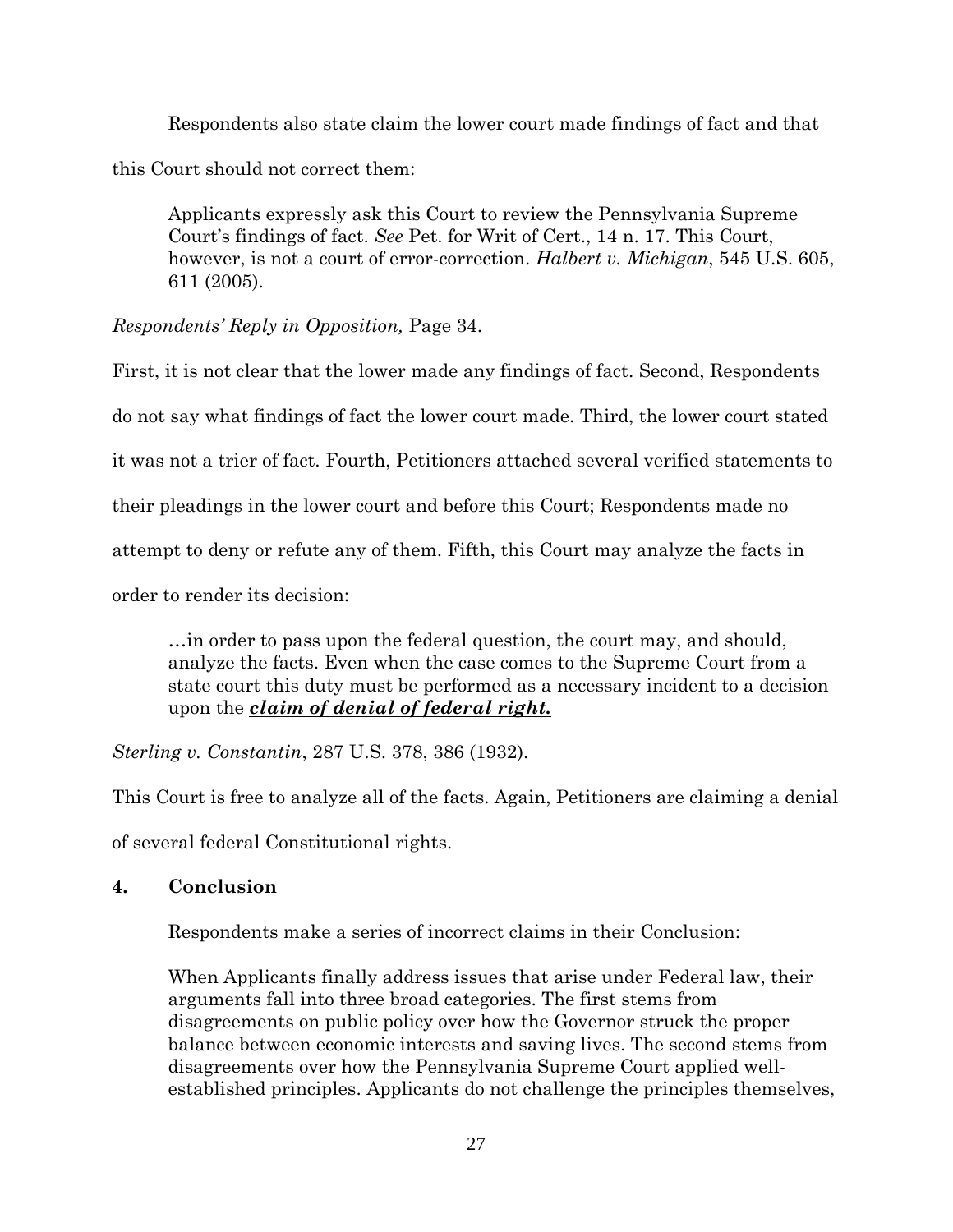but rather disagree with the conclusions reached in their application here. The third stems from Applicants' misrepresentations about the nature of the Governor's order and the manner in which it has been enforced. None of these types of arguments provide a basis for this Court's review.

#### *Respondents' Reply in Opposition*, Page 34.

First, Petitioners do not merely offer a disagreement with Respondents over public policy. Petitioners argue the Executive Order is a police power action that is clearly violative of several of their federal Constitutional rights. Petitioners apply this Court's long-established test to determine whether state actions violate the U.S. Constitution; and the Executive Order clearly does. And, this Court has reviewed many state police power cases to determine whether such actions have violated the federal Constitutional rights of those subject to them. This Court has struck down state police power actions for violating those rights including gubernatorial executive orders. See *Sterling.* Second, Respondents claim that the lower court "applied well-established principles," but does not name them or explain what the lower court did with them. The lower court did characterize the Executive Order as a "long-established tool," which is surprising because an Executive Order like this has never been issued before in the history of Pennsylvania or the United States of America. Lastly, Respondents' claim that the Petitioners "misunderstand the nature of the Executive Order," is inexplicable considering the Petitioners have explained the Executive Order in detail and how it has clearly violated their Constitutional rights

Respondents also claim: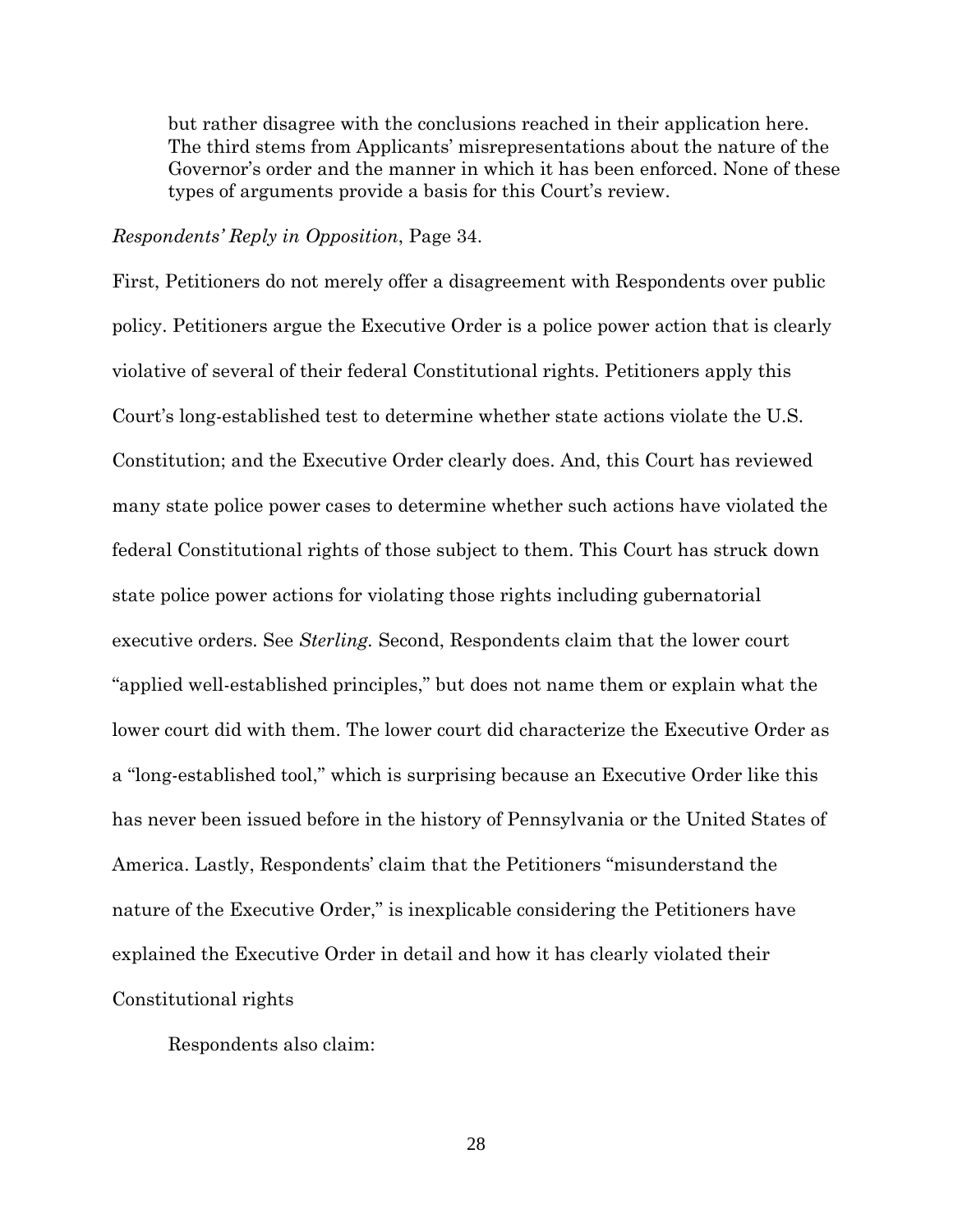It is axiomatic that the Federal government generally lacks police power, which is reserved to the States. It is equally well-established that those powers are at their broadest in the States' efforts to protect the lives of their citizens. Exercising those powers is the most fundamental of public policies. The Court has been loath to enter into such matters. It should not do so here.

## *Respondents' Reply in Opposition*, Page 34.

This statement is equally inexplicable considering Petitioners have not claimed that the Federal Government has police power, the Federal Government's police power was never raised and is not an issue in this case. And, Respondents have not provided evidence of how the Executive Order has saved one life; whereas the Petitioners have presented proof by world-renowned scientists how the Executive Order and the Stay-At-Home Order are actually putting healthy Pennsylvanians at greater risk by weakening their immune systems, and how the serious health risk posed by COVID-19 is limited to a narrow demographical group of the infirm, elderly and those with co-morbidities.

Further, this Court clearly has the authority to provide relief from a

gubernatorial Executive Order:

where state officials, purporting to act under state authority, invade rights secured by the Federal Constitution, they are subject to the process of the federal courts in order that the persons injured may have appropriate relief. [citations omitted]. The Governor of the State, in this respect, is in no different position from that of other state officials. [citations omitted] Nor does the fact that it may appear that the state officer in such a case, while acting under color of state law, has **exceeded** the authority conferred by the State, deprive the court of jurisdiction. [citations omitted]

<span id="page-31-0"></span>*Id. Sterling* 393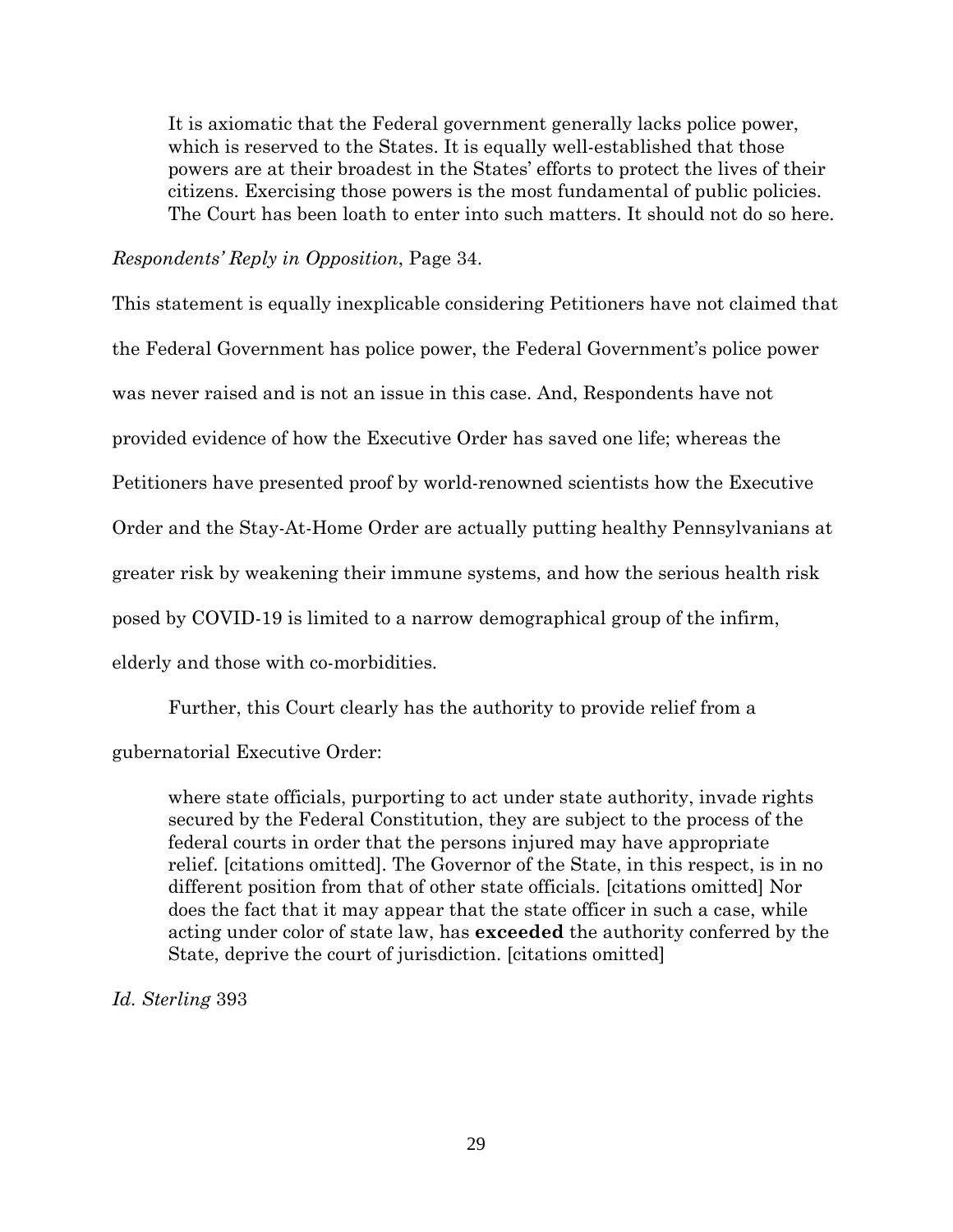Furthermore, this Court can review every question including state law questions raised in the court below:

The jurisdiction…of the Supreme Court upon appeal, *extends to every question involved, whether of state or federal law*, and enables the court to rest its judgment on the decision of such of the questions as in its opinion effectively dispose of the case.

<span id="page-32-0"></span>*Id*. 386

No matter which test this Circuit Justice employs, the traditional test for preliminary injunctions set forth in Petitioners' Supplemental Brief or the *Hobby Lobby* test set forth herein, the conclusion is the same – this Circuit Justice should enjoin the enforcement of the Executive Order pending review and disposition of the within Petition for Writ of Certiorari lest the businesses and entities included in the Executive Order's non-life-sustaining List cease to exist due to the obvious and extremely well-documented economic devastation and continued complete deprivation of constitutional rights this Executive Order has wrought. Lastly, the Circuit Justice can reach that conclusion by finding that the Executive Order violates just one of Petitioners' rights protected by the U.S. Constitution.

Respectfully submitted,

*/s/ Marc A. Scaringi*  Marc A. Scaringi, Esquire Pa Supreme Court ID No. 88346 Attorney for Petitioners Scaringi Law 2000 Linglestown Road, Suite 106 Harrisburg, PA 17110 marc@scaringilaw.com 717-657-7770 (o)

Date: May 6, 2020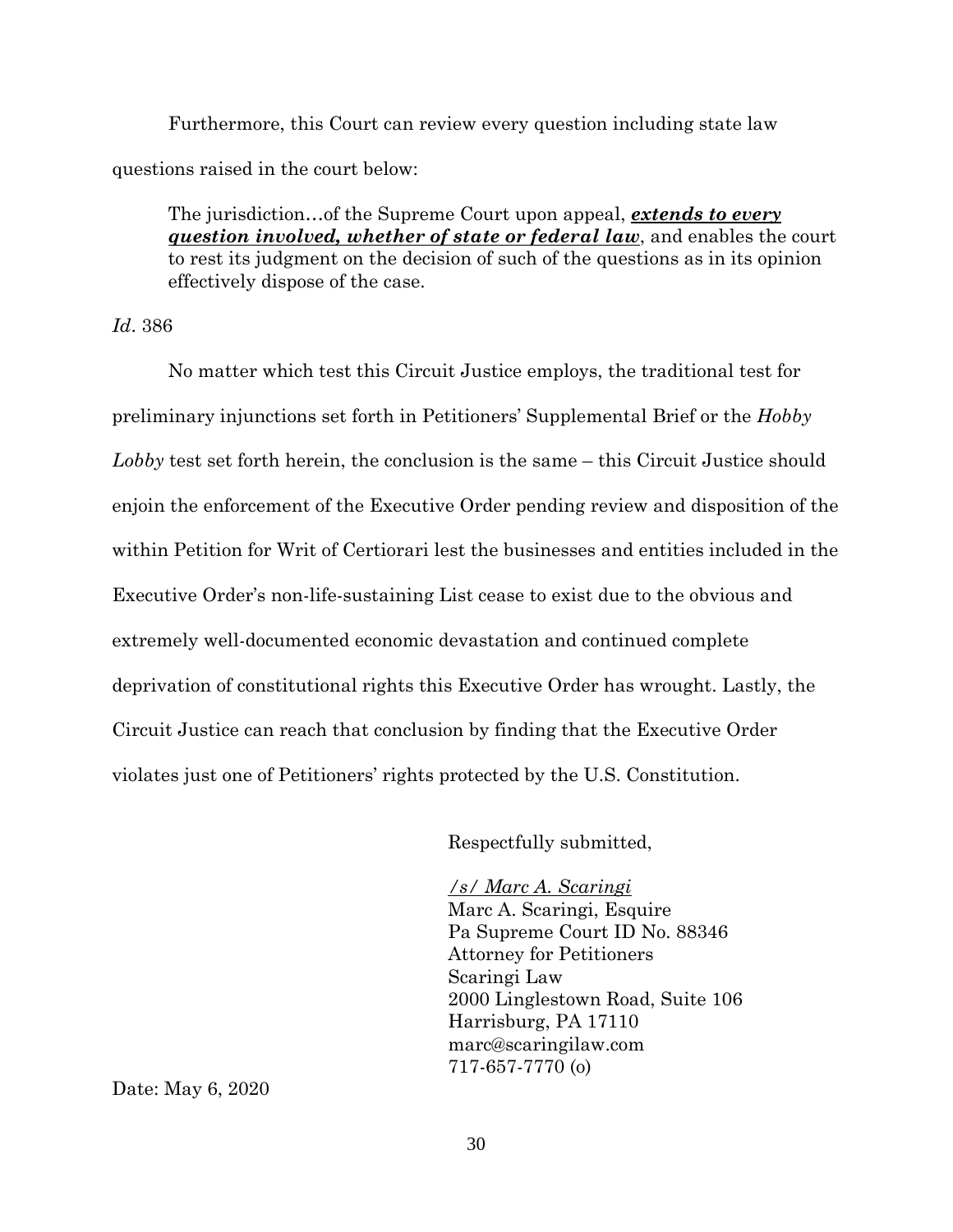### **IN THE SUPREME COURT OF THE UNITED STATES**

| FRIENDS OF DANNY DEVITO,          |                               |
|-----------------------------------|-------------------------------|
| KATHY GREGORY,                    |                               |
| <b>B&amp;J LAUNDRY, LLC</b>       | : No. 19A1032                 |
| <b>BLUEBERRY HILL PUBLIC GOLF</b> |                               |
| <b>COURSE &amp; LOUNGE, and</b>   |                               |
| CALEDONIA LAND COMPANY,           | <b>REPLY BRIEF TO</b>         |
| <b>Petitioners</b>                | <b>RESPONSE IN OPPOSITON</b>  |
|                                   | <b>TO APPLICATION TO STAY</b> |
|                                   |                               |
| $\mathbf{v}$ .                    |                               |
|                                   |                               |
| TOM WOLF, GOVERNOR                |                               |
| AND RACHEL LEVINE,                |                               |
| SECRETARY OF PA.                  |                               |
| <b>DEPARTMENT OF</b>              |                               |
| HEALTH,                           |                               |
| Respondents                       |                               |

### **CERTIFICATE OF SERVICE**

I, Deborah A. Black, Paralegal for Scaringi Law, do hereby certify that I

served a true and correct copy of *Petitioners' Reply Brief to Response in* 

*Opposition to Application to Stay* in the above-captioned action, upon the

following via electronic mail to:

J. Bart DeLone Chief Deputy Attorney General Pennsylvania Office of Attorney General Appellate Litigation Section 15th Floor, Strawberry Square Harrisburg, PA 17120 [jdelone@attorneygeneral.gov](mailto:jdelone@attorneygeneral.gov)